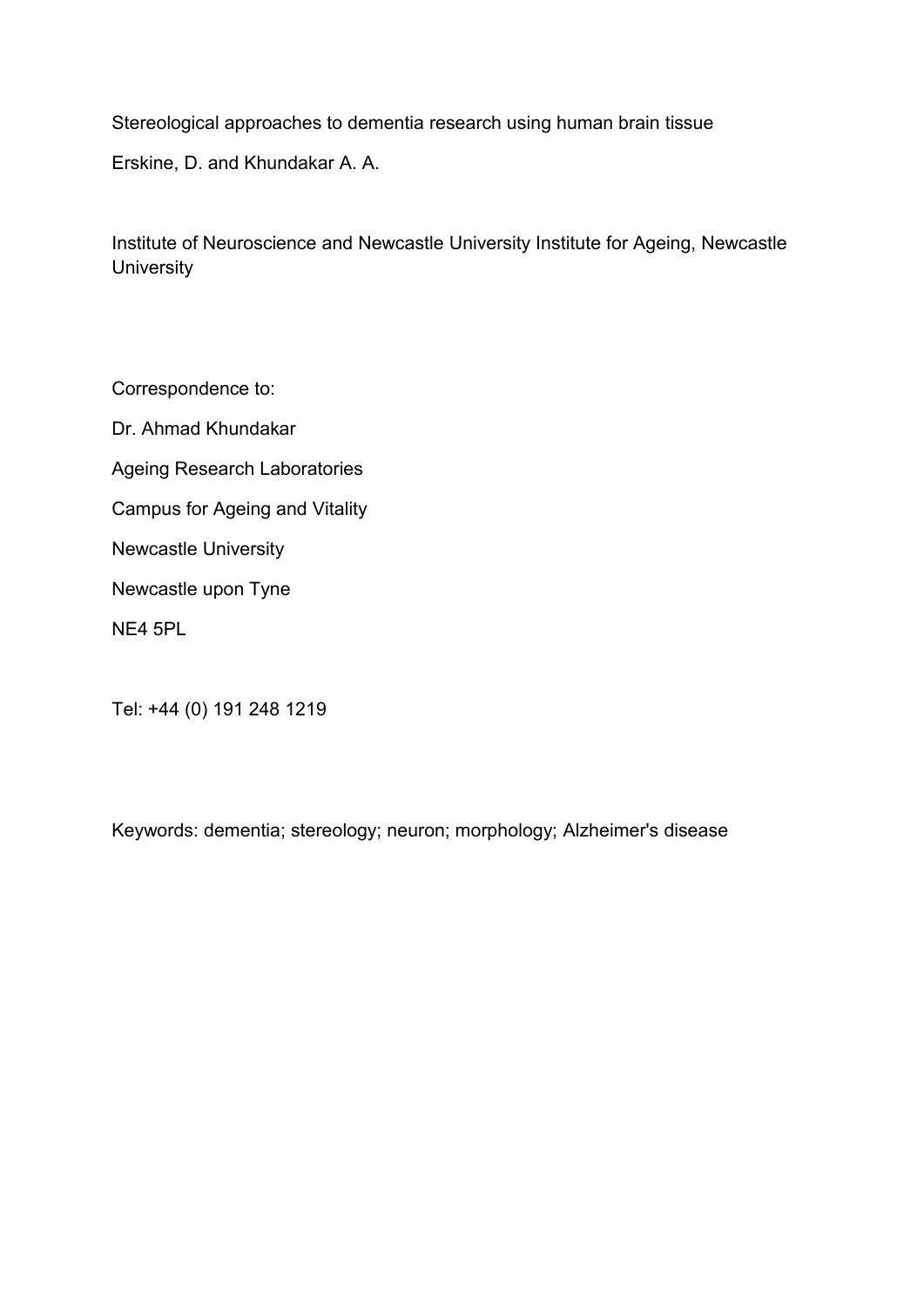## 1. Abstract

The relationship between the clinical features of dementia disorders and the resultant changes in underlying neuropathological mechanisms has long been of interest to researchers working in the field of neurodegenerative disorders. The majority of neuropathological research in dementia has utilized semi-quantitative analysis of protein inclusions, which have defined the hallmark histological features of the conditions. However, the advent of three-dimensional stereological techniques has enabled unbiased and fully quantitative assessment of brain tissue. The present review focuses on studies that have used these techniques to elucidate important relationships between neuropathological changes and clinical features and, in doing so, revealed important mechanistic insights into the pathophysiology of dementia disorders.

# 2. Introduction

Understanding the neuropathological correlates of the neurodegenerative dementias has remained a subject of intense interest and scrutiny over many decades. Neurodegenerative processes involve cascades of pathological events that culminate in the progressive and irreversible dysfunction and destruction of neurons and synapses, spreading in a stereotypical fashion through regions of the brain, defining its clinical presentation [\(Jellinger, 2001,](#page-17-0) [Jellinger, 2012\)](#page-17-1). The spectrum of dementing neurodegenerative disorders are usually bound by a common pathological factor, namely the presence of aberrant misfolded intra- and extra-cellular deposits of native proteins [\(Hardy and Gwinn-Hardy, 1998,](#page-17-2) [Hyttinen et al., 2014\)](#page-17-3). The neuron populations and brain areas affected are generally defined by the protagonist protein, thus characterizing clinical symptomatology [\(Taipa et al., 2012\)](#page-21-0).

In large, the findings that have defined the major neuropathological markers associated with neurodegenerative dementias have stemmed from semi-quantitative 'two-dimensional' methods. Indeed, all major staging criteria in neurodegenerative dementias recommend single section sampling of markers in specific anatomical regions deemed vulnerable to pathological changes in the brain and brainstem [\(Braak](#page-15-0)  [and Braak, 1995,](#page-15-0) [Montine et al., 2012,](#page-19-0) [Thal et al., 2002,](#page-21-1) [Braak et al., 2004,](#page-15-1) [McKeith](#page-18-0)  [et al., 2005\)](#page-18-0). Whilst this method is widely used the classification of diseases in postmortem tissue, this approach is undermined by factors arising from bias in the interpretation of three-dimensional structures and markers on two-dimensional sections taken from one part of a particular reference area. Stereological analysis, on the other hand, describes a methodological approach that provides a threedimensional interpretation of structures based on observations made on twodimensional sections, representing the 'gold standard' for the unbiased assessment of the structural components of the brain. This means that the strict sampling protocol that stereology requires is often at odds with the need for the rapid and efficient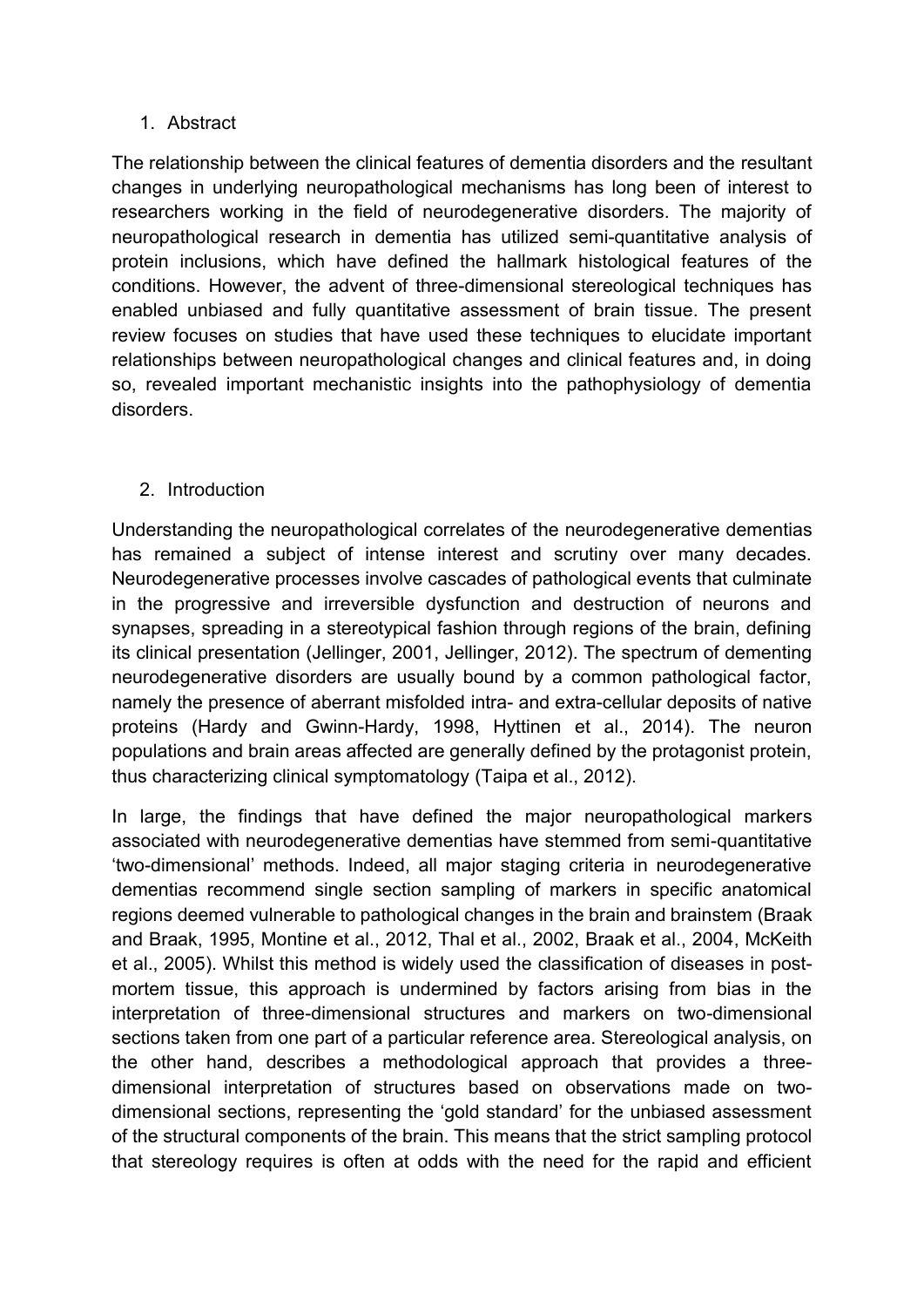classification of cases, where a balance must be met between diagnostic and research requirements.

Despite the difficulties in incorporating stereological protocol into analysis of pathological changes, the inherent benefits of the approach have encouraged researchers to seek out the often subtle changes to the human brain across the various dementing disorders. This review draws together a plethora of diverse stereological studies that have mapped morphological changes in the brain, such as in neuronal populations or vascular integrity, with ante-mortem clinical and/or postmortem pathological correlates.

3. The benefits of stereological analysis in post-mortem human brain tissue analysis

The problems arising from two-dimensional analysis, including issues surrounding the 'reducing fraction', widely used 'correction' formulae, such as that devised by Abercrombie, and the 'reference trap', arising from the use of density as a proxy measure of number, have been well documented elsewhere [\(Clarke, 1992,](#page-16-0) [Hedreen,](#page-17-4)  [1998\)](#page-17-4) and beyond the scope of this review. However, despite the inherent difficulties in conducting three-dimensional analysis in post-mortem human brain tissue, welldesigned and executed stereological studies have been performed. The findings emanating from such studies have yielded novel, interesting and, importantly, accurate, findings in field of dementia research.

A properly conducted design-based stereological study should be free of methodological ambiguity, requiring meticulous planning and preparation prior to commencing any experiment. Firstly, a clearly defined reference volume (Vref) should be defined for sampling in its entirety. The entire reference space can be systematically uniformly randomly sampled in the z-axis within serially sectioned structures or from blocks of tissue of a defined thickness. In the case of larger structures, such as neocortical regions, blocks of tissue may be acquired and sections taken at precisely defined intervals (e.g. 5mm to 1cm) [\(Fabricius et al., 2013,](#page-16-1) [Pelvig](#page-19-1)  [et al., 2008\)](#page-19-1). For smaller structures, such as brain nuclei or glands, serial sectioning may be more appropriate. In both cases, a uniform, random starting point should be selected within the first interval, followed by a complete series of sections at equally spaced intervals through the entire Vref. Uniform, systematic sampling should also be applied to the Vref on sections in the x and y axes, through the use of a probe relevant to the parameter measured of a specific size and depth, placed randomly and uniformly through the entire reference space at intervals, reflecting the desired level of accuracy of the population estimate from taking coefficient of error (CE) levels into account. The Vref may be calculated using Cavalieri's formula: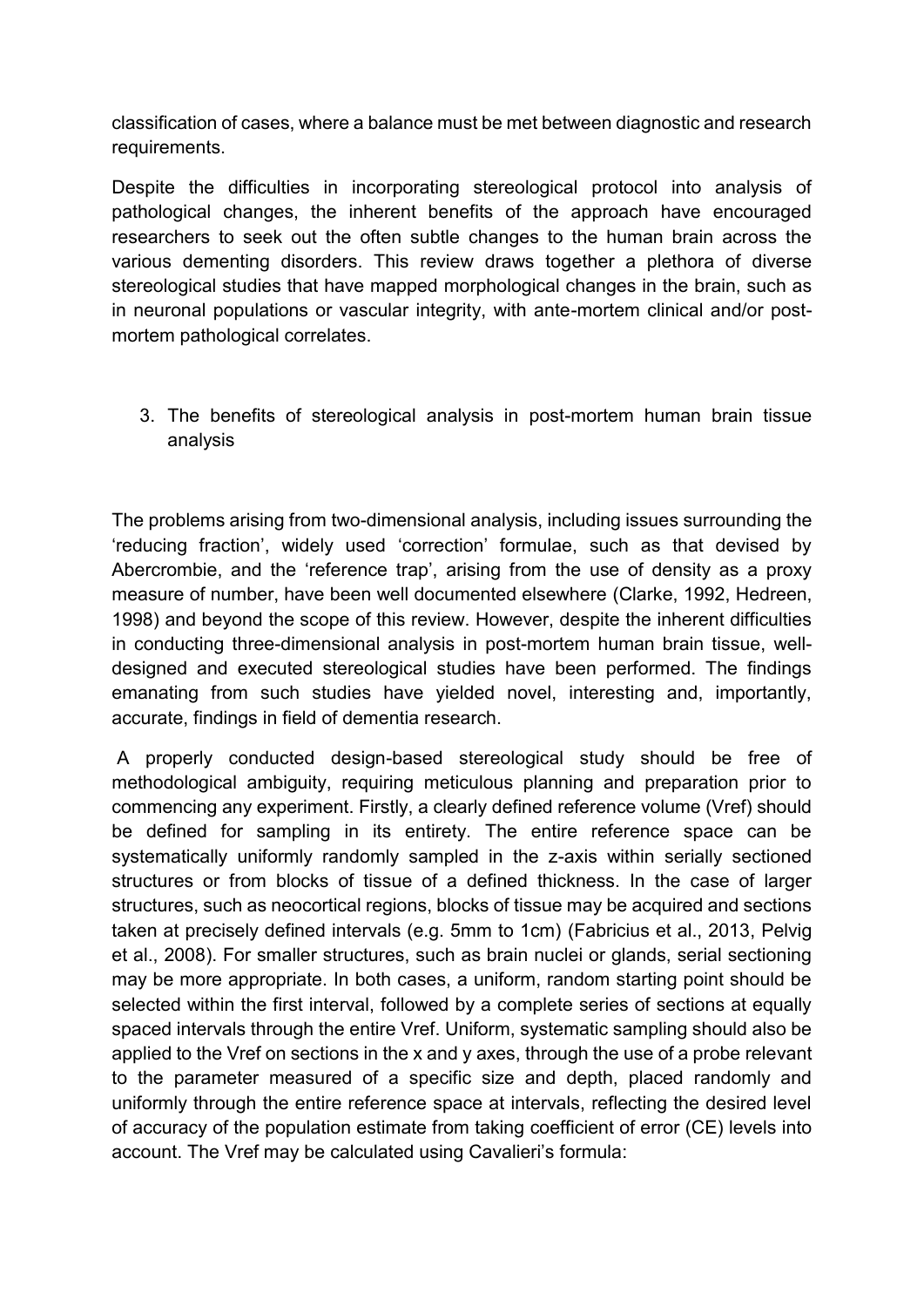$V = T \cdot a(p) \cdot \sum P$ 

where *T* is the slab thickness or intersectional distance, a*(p)* is the area per point, and ∑ *P* is the sum of points hitting the reference area.

Using the Vref, calculated from Cavalieri's formula, one may then estimate the total number, length or surface area of objects per Vref using a suitable probe. Most of the studies included in this review have used the optical disector approach [\(Gundersen et](#page-17-5)  [al., 1988\)](#page-17-5) for the calculation of total neuron number, which uses the following formula:

$$
Nv = \frac{\sum^{p-} Q^{-}}{P \cdot V}
$$

where  $Nv$  is the numerical density,  $p -$  is the disector samples,  $Q^-$  is the Q-weighted number of objects counted.  $P$  is the total number of disectors, and  $V$  is the disector volume.

A number of studies reviewed have also employed the physical disector [\(Sterio, 1984\)](#page-21-2) approach to calculate synapse [\(Scheff et al., 2013,](#page-20-0) [Scheff et al., 2011\)](#page-20-1) and neuron [\(Pakkenberg et al., 1991\)](#page-19-2) number. Here, pairs of thin sections are taken at intervals through the Vref and the objects observable in the first, but not second, section of the pair are counted. This approach is useful when objects are large relative to section thickness, lending itself particularly well to images acquired from electron microscopy [\(Scheff et al., 2013,](#page-20-0) [Scheff et al., 2011\)](#page-20-1).

Alternatively, some studies reviewed [\(Joelving et al., 2006,](#page-17-6) [Piguet et al., 2011\)](#page-19-3) have employed the optical fractionator [\(Gundersen et al., 1988\)](#page-17-5). Here, the total number of objects can be calculated by combining the optical disector with a systematic uniform sampling scheme, the fractionator. The optical fractionator estimates the total number of particles (N) of the Vref obtained by multiplying the reciprocals of the fractions with the total particle count (ΣQ−) per brain structure obtained within the optical disectors:

 $N = s s f^{-1} \cdot as f^{-1} \cdot s f^{-1} \cdot \sum Q^{-1},$ 

where ssf is the section sampling fraction, asf is the sampling fraction, tsf is the thickness sampling fraction and  $\Sigma Q$  is the total number of objects counted within the disector.

As most post-mortem tissue is cut in a non-random fashion in a vertical, uniform random manner, length and surface area measures could potentially be biased as a result of their orientation in the brain. For example, in the measurement of neuronal white matter tracts, the relationship between probe and the structure may be highly anisotropic, leading to inaccurate estimates of length. As such, reviewed studies examining the length of structures, e.g. neuropil threads [\(Giannakopoulos et al., 2007\)](#page-16-2) have employed an intrinsically isotropic probes such as the cycloid or spherical 'space ball' [\(Mouton et al., 2002\)](#page-19-4) probes.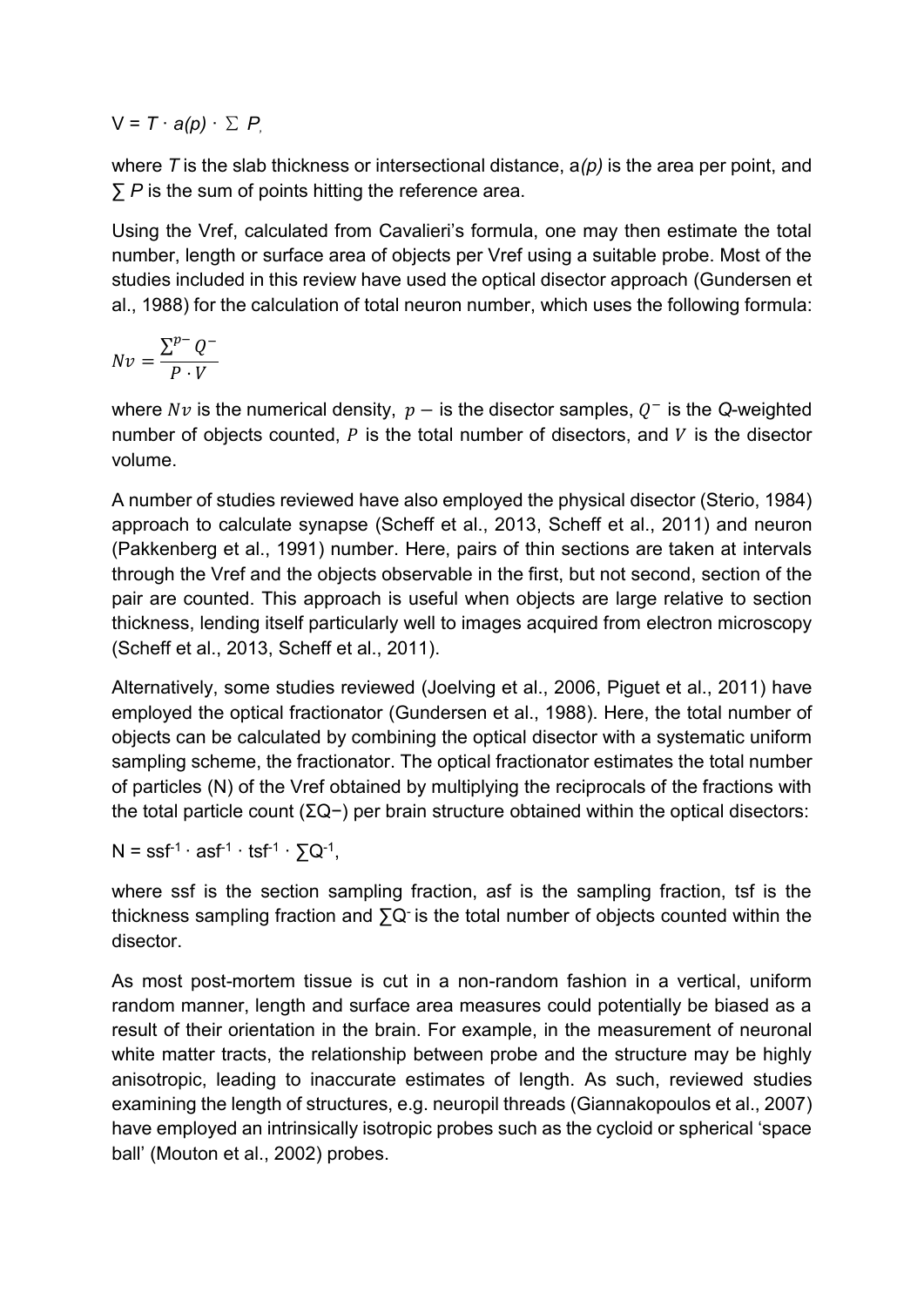## 4. Alzheimer's disease

Alzheimer's disease (AD) is the most prevalent form of age-related dementia, accounting for approximately 70% of cases [\(Reitz and Mayeux, 2014\)](#page-20-2). Clinically, AD is marked by memory loss and impaired reasoning with a gradual onset and a progressive course [\(McKhann et al., 2011\)](#page-18-1). Neurofibrillary tangles of phosphorylated tau protein within neurons and extracellular plaques consisting of amyloid-β protein are considered to be the characteristic neuropathological findings in AD upon postmortem histological examination [\(Montine et al., 2012\)](#page-19-0). Neurofibrillary tangles and amyloid-β plaques are encountered at pathological predilection sites at early and presymptomatic stages, prior to stereotypical sequences of accumulation and deposition in vulnerable brain regions [\(Stratmann et al., 2015\)](#page-21-3)

The hallmark pathological lesions in AD are also typically found in the elderly nondemented [\(Tomlinson et al., 1968,](#page-21-4) [Price et al., 2009,](#page-20-3) [von Gunten et al., 2010,](#page-21-5) [Schneider et al., 2009\)](#page-20-4), which has prompted speculation that AD is linked to senescent mechanisms in the brain [\(Herrup, 2010,](#page-17-7) [Yankner et al., 2008\)](#page-21-6). To investigate the link between senescence and AD, stereological studies have evaluated patterns of neuronal loss with aging in the absence of dementing symptoms, and compared these findings to neuronal loss typically observed in AD. West et al (1994) used the point counting method and optical disector probe to estimate neuronal number in subregions of the hippocampal formation and found age-related reductions in neurons in the CA4 and subiculum in controls ranging from 13 to 101 years. However, CA1 neuronal loss was found to be distinct to AD cases and not found in normal aging cases, suggesting specific patterns of neuronal loss in AD and that progressive aging alone cannot fully explain the pathological changes of AD [\(West et al., 1994\)](#page-21-7).

Several staging schemes have illustrated the pathological progression of the characteristic lesions of AD [\(Braak et al., 2006,](#page-15-2) [Thal et al., 2002,](#page-21-1) [Josephs et al., 2014\)](#page-18-2). Stereological designs have been used to study sites that are affected at early stages of the pathological process, often by comparing cases that had different levels of cognitive ability prior to death. These studies have often benefitted from excellent clinical information that can be compared to any observed cytoarchitectonic changes that may occur in tandem with cognitive dysfunction. However, some degree of caution must be exercised when comparing clinical information obtained during life with postmortem findings. AD is marked by progressive deterioration meaning that control of the interval between the last clinical assessment and death is of great importance.

Assessment of whole brain hemispheres at systematic intervals from slabs using region point counting with the Cavalieri principle to determine volume of the neocortex and central grey matter (basal ganglia, thalamus, hypothalamus and substantia innominata) has shown volumetric reductions in the neocortex in AD cases when analysed as a whole. Parcellation into individual lobes showed significant reductions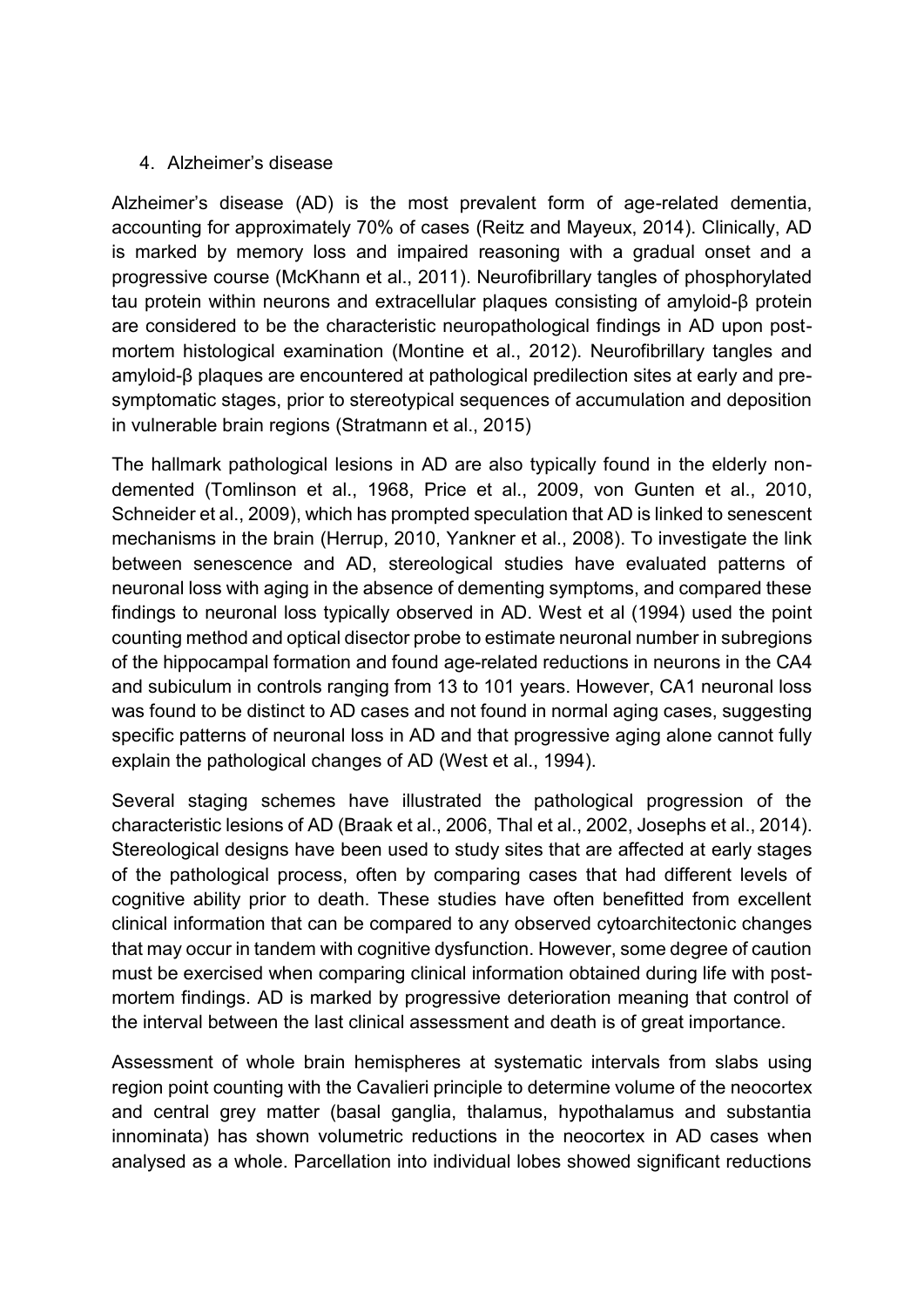in the occipital lobe only [\(Regeur, 2000\)](#page-20-5). However, when the cohort was stratified based on severity of cognitive dysfunction, neocortical and subcortical grey matter structures decreased in volume with progressive clinical severity. Shrinkage following fixation in formaldehyde has long been known exist in post-mortem brain tissue [\(Mouritzen Dam, 1979\)](#page-19-5). This study did not note the exact fixation period, beyond being greater than five months, thus introducing the possibility of fixation-related bias

A more region-specific approach has been used to investigate pathological predilection sites, such as the CA1 sector of the hippocampus and layer 2 of the entorhinal cortex, which are both affected at early stages of the pathological progression of AD [\(Thal et al., 2002,](#page-21-1) [Braak et al., 2006\)](#page-15-2). Post-mortem assessment of these regions was compared with the clinical dementia rating scale (CDR) to assess structural changes related to clinical phenotype [\(von Gunten et al., 2006\)](#page-21-8). The entire hippocampus was sampled coronally by cutting into slabs along the anterior-posterior extent of the hippocampus. Sections were acquired from each slab at intervals and volume estimated using Cavalieri's method. Using the optical disector, a loss of neurons was found in the CA1, even at the earliest evidence of cognitive decline on the CDR, and that this progresses linearly with increasing cognitive decline. The entorhinal cortex showed a similar pattern, though a more marked loss of neurons was found in CDR level 1 (the lowest level of impairment). Regression models for the quantitative measures of neuropathological lesions in these regions showed that neurofibrillary tangles, but not amyloid-β, significantly predicted the loss in neuron numbers. However, neurofibrillary pathology only partially predicted the degree of neuron loss in these models, leading the authors to speculate that more downstream mechanisms are also responsible for the degeneration observed.

Another stereological study of the entorhinal cortex also aimed to investigate the early process of neurodegeneration in AD [\(Gomez-Isla et al., 1996a\)](#page-17-8) by assessing differences in neuronal number between progressively aged control cases and cases at various stages of cognitive impairment, based on CDR scores. To sample the entire entorhinal cortex, the structure was serially sectioned before taking five sections from a random starting point, with a 3 mm interval between each. Volume was determined using Cavalieri's method and neuronal density was estimated used the optical disector. Increasing age was not found to be related to any changes in number or density of neurons or the total volume of the entorhinal cortex. However, neuronal loss was found in all layers in AD, when compared to controls, but was especially severe in layer 2, with cases at the mildest stages of cognitive impairment showing significant loss in layers 2 and 4. The authors suggest that the dramatic loss at the earliest stages of cognitive decline, with no losses as a result of age, provide evidence for AD being a disease entity that is separate from an acceleration of the process of aging. When assessing findings from the entorhinal cortex, it should be noted that the cellular populations of the entorhinal cortex are highly variable across cases both with and without neurological disease [\(Heinsen et al., 1996\)](#page-17-9). This is especially important as the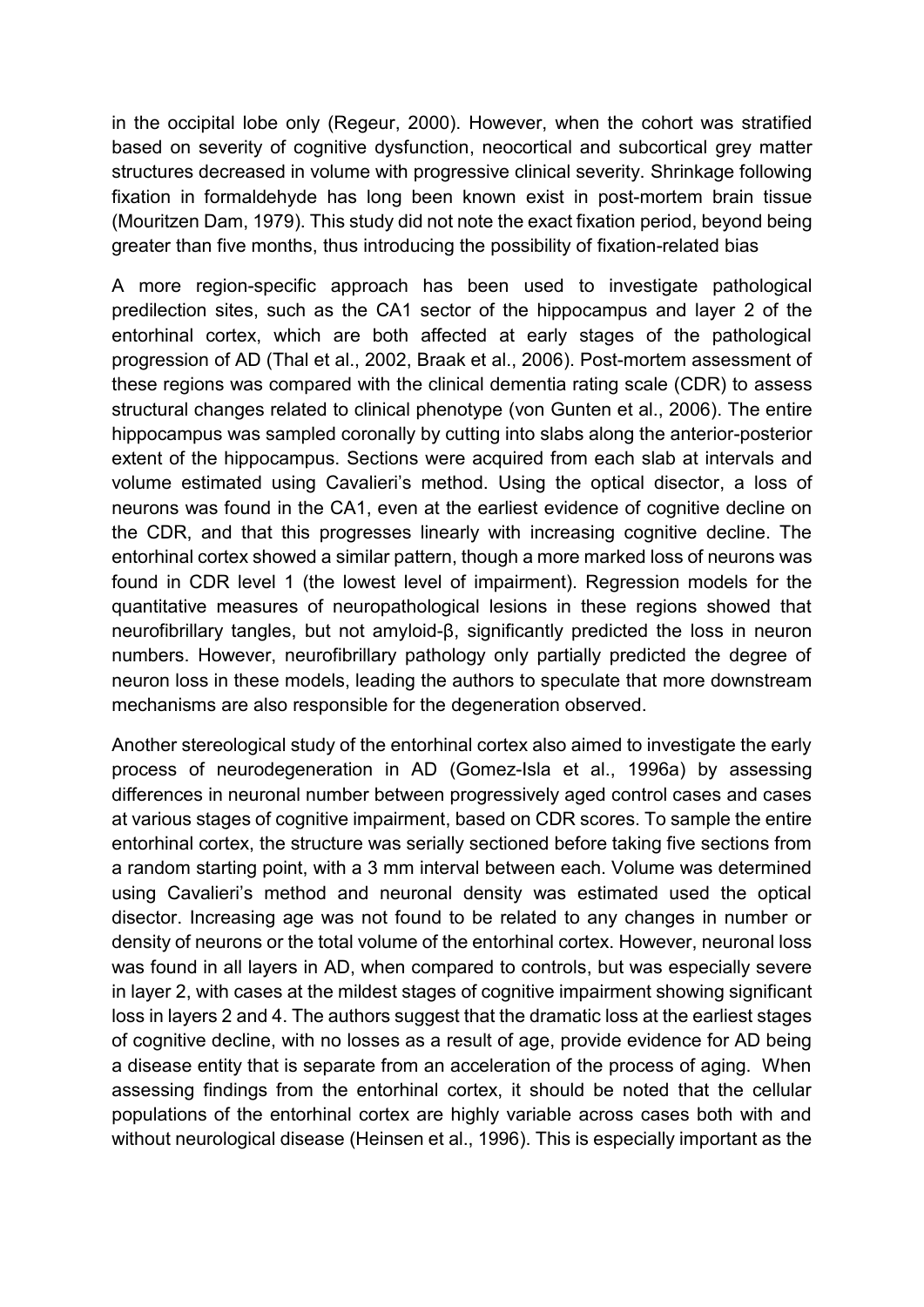number of cases used at certain levels was low, with only two CDR1 cases used in the former study.

As mentioned earlier, stereological methods have applications beyond ascertainment of the number of neurons per structure, and can be used to determine the number or size of neuropathological lesions within brain regions of interest. This approach has been used in the investigation of the hippocampal formation and the superior temporal gyrus, regions known to be vulnerable to AD pathology at early stages of disease [\(Braak et al., 2006\)](#page-15-2). Studies in the superior temporal gyrus have conducted analyses of pathology burden [\(Gomez-Isla et al., 1996b\)](#page-17-10) and neuronal number [\(Gomez-Isla et](#page-17-11)  [al., 1997\)](#page-17-11). These studies have both obtained the volume of structures using Cavalieri's method and combined this with the density of either pathological lesions or neurons using a subsample of the cortex being assessed. These studies revealed correlations the now well established relationship between amyloid-β burden and apolipoprotein **ε**4 allele, as opposed to tau [\(Rigaud et al., 1999\)](#page-20-6). Counts of neurofibrillary tangles have been compared with neuronal number estimates on adjacent sections of the superior temporal gyrus as well as the duration of illness [\(Gomez-Isla et al., 1997\)](#page-17-11). However, the study also revealed a greater loss in neuron number than neurofibrillary tangles, suggesting clearance or only a small contribution of the protein to neuronal loss in AD [\(Gomez-Isla et al., 1997\)](#page-17-11). [Giannakopoulos et al \(2007\)](#page-16-3) employed a similar approach by uniformly, randomly sampling the entire hippocampal-entorhinal region and estimating the total number of neurons within the CA1 sector of the hippocampus and entorhinal cortex, and compared this to the number of neurons bearing neurofibrillary tangles, the number and volume of amyloid-β plaques, and the length of neuropil threads using the cycloid probe [\(Giannakopoulos et al., 2007\)](#page-16-2). This study found that amyloid-β was not related to neuron number in either region but that neurofibrillary tangle number was negatively correlated with neuron number in the CA1 region. Neuronal losses in CA1 and the entorhinal cortex both correlated with CDR scores, as did neurofibrillary tangle number. Neuropil thread length was related to increasing CDR scores, but this effect was only mediated through their relationship to neurofibrillary tangles [\(Giannakopoulos et al., 2007\)](#page-16-2).

Mild cognitive impairment (MCI) is considered to be an intermediate state between normal levels of cognition and AD [\(Morris and Cummings, 2005\)](#page-19-6) and provides a useful group for inclusion in studies that wish to assess changes that occur at early stages of cognitive decline. The degeneration of the cholinergic system in AD, including the nucleus basalis of Meynert (NBM), has been postulated to be an important pathogenic event in the development of the intellectual decline that marks AD [\(Perry et al., 1977\)](#page-19-7). Mufson et al, 2000 investigated whether a loss of neurons expressing trkA receptors may underlie NBM degeneration in AD, due to the role of trkA receptors in maintaining the viability of these neurons [\(Mufson et al., 2000\)](#page-19-8). The NBM from one hemisphere from AD, MCI and control cases was serially sectioned into 18 series to determine the volume of the NBM using the Cavalieri method and total number of trkA immunoreactive neurons calculated by the optical disector. A significant decrease in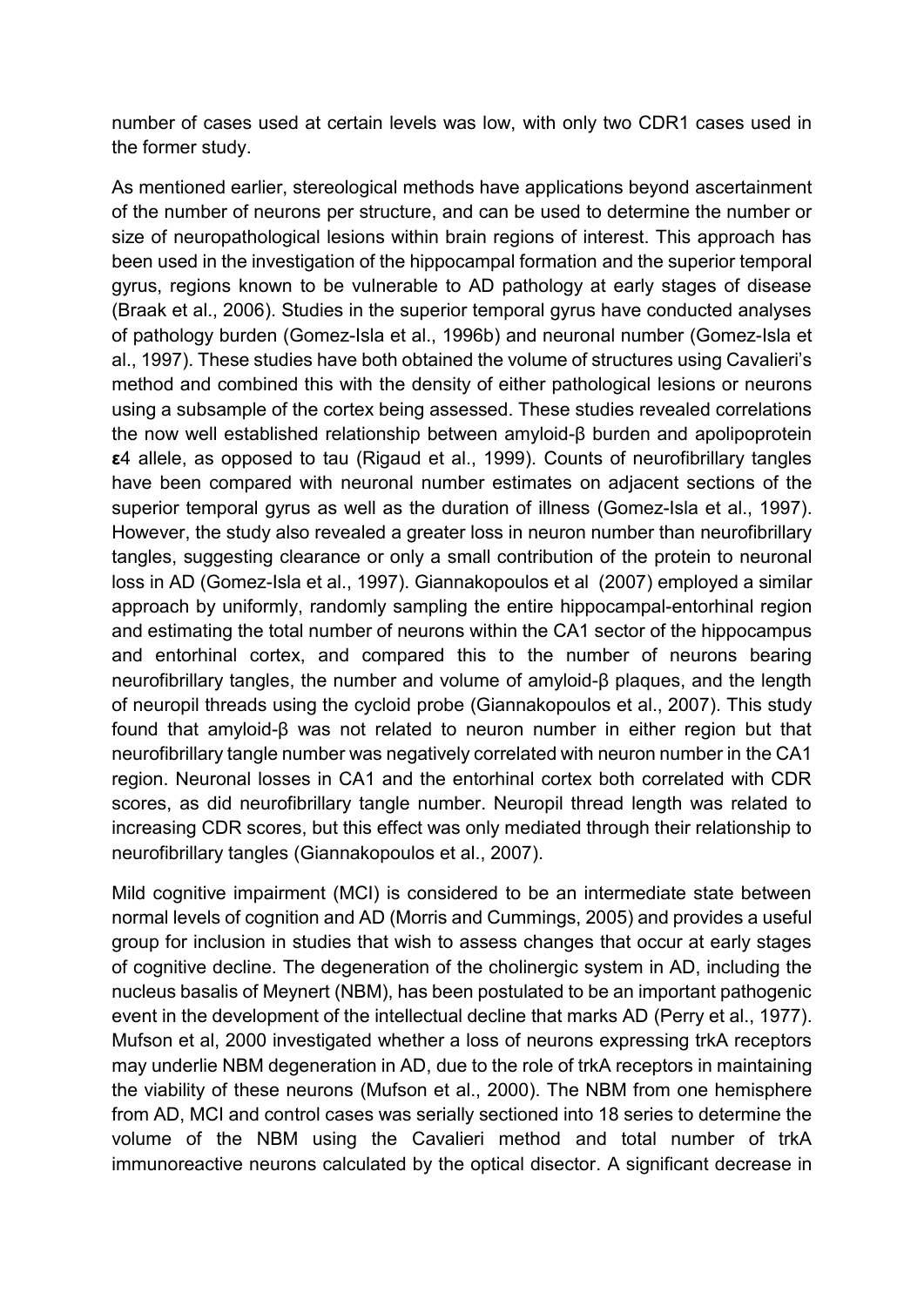neurons expressing trkA receptors was found in AD and MCI cases, thus suggesting a reduction in trkA positive neurons in the NBM does not mark a transition from MCI to AD, as the MCI cases also showed reductions in neurons expressing trkA receptors [\(Mufson et al., 2000\)](#page-19-8).

Studies examining sites affected early in the pathological process of AD have also used MCI cases to compare the clinical time-point at which such sites become affected by neuropathological change. Kordower et al (2001) estimated the neuron number in individual layers of the entorhinal cortex using the Cavalieri and optical disector approach. Neuronal loss and neuronal volumetric reduction was found in layer 2 of the entorhinal cortex in AD and MCI cases. No difference was found in neuron number between AD and MCI, suggesting that loss or reduction in the size of neurons in layer 2 of the entorhinal cortex does not underlie the transition from MCI to AD. However, loss of layer 2 volume was found between control and MCI, as well as MCI and AD, and such losses correlated with clinical measures of cognitive dysfunction obtained during life [\(Kordower et al., 2001\)](#page-18-3).

The posterior cingulate gyrus is affected at an early stage in the progression of AD and its degeneration may predict cognitive decline on neuroimaging [\(Barnes et al.,](#page-15-3)  [2007,](#page-15-3) [Johnson et al., 1998\)](#page-17-12). Based on previous findings showing that synaptic pathology is an early event in AD, and correlates well the onset with cognitive decline [\(Scheff and Price, 2006\)](#page-20-7), Scheff et al, 2015 investigated synapse number in the posterior cingulate gyrus in AD, MCI and controls. Electron microscopy was used to determine synapse number within the posterior cingulate gyrus using the physical disector on randomly determined sections containing a superimposed counting frame on the micrograph [\(Scheff et al., 2015\)](#page-20-8). A reduction in total number of synapses was found in AD patients, compared to control cases, with MCI cases showing no significant differences from AD or control cases. Total synapse number also significantly correlated with MMSE score, suggesting that synaptic dysfunction is an early event in cognitive impairment in AD.

The precuneus is also affected by amyloid-β pathology at early stages of AD [\(Rowe](#page-20-9)  [et al., 2007\)](#page-20-9). Scheff et al (2013) thus employed the physical disector to examine the number of synapses in this region. Alternate slabs of the precuneus gyrus were serially sectioned and sections systematically randomly uniformly sampled from within slabs. The remaining slabs were then used for pathological analyses (Scheff et al., 2013). Synaptic density was determined by sampling random areas within layer 3 of the precuneus using electron microscopy. The total number of synapses in layer 3 were reduced in AD cases. However, these reductions did not relate to any change in cognitive function or to the degree of amyloid-β burden in the precuneus. A related study [\(Scheff et al., 2011\)](#page-20-1) using similar methodology but conducted in layer 3 of the inferior temporal gyrus showed showed significant reductions in synapse number in both AD and MCI when compared to controls, but no difference between AD and MCI. Volumetric measures of layer 3 of the inferior temporal gyrus suggested that AD and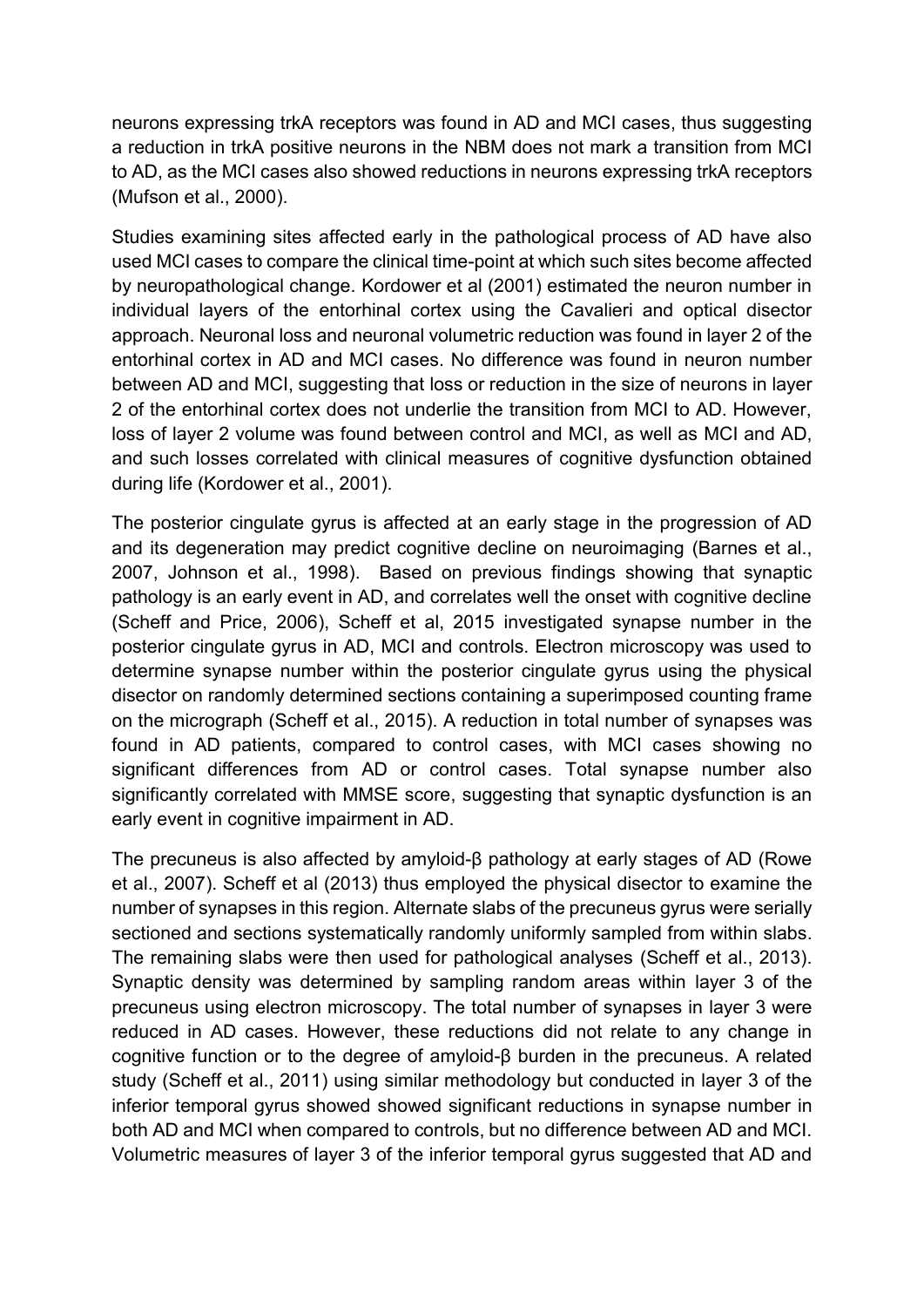MCI were significantly reduced when compared to controls but that AD cases were also significantly reduced compared to MCI.

An alternative approach in the elucidation of the temporal sequence of morphometric changes under neurodegenerative conditions is to use cases with varying degrees of neuropathological burden. Such an approach relies on the current staging schemes to accurately reflect the cognitive status of the individual and there is good evidence that they are good general indicators of cognition [\(Maderna et al., 2015,](#page-18-4) [Price et al., 2009\)](#page-20-3), with notable exceptions in the relationship between pathology and clinical phenotype [\(Gertz et al., 1998\)](#page-16-4). Such studies, however, are particularly useful in identifying relationships between the spread of pathological lesions to different regions and the corresponding effects on cellular populations. One study employing this approach assessed the CA1 and subiculum in cases of varying degrees of global neuropathological burden, with the aim of identifying the stages at which cellular changes become prominent [\(Rossler et al., 2002\)](#page-20-10). Region point counting using the Cavalieri method was used to estimate the volume and neuron number in subregions of the hippocampus. A loss of neurons in the CA1 region was found in Braak neurofibrillary stages 4 and 5, but not in Braak stages 1-3, or as a result of progressive age. There was a trend toward neuron loss in the subiculum in cases with Braak stage 5 pathology, when compared against cases at Braak stage 1. The authors suggested that this study provides evidence for neuron loss in a region- and AD pathology stagespecific manner.

A combination of pathological and clinical data has also been used to identify cases possessing significant pathological burden, but no clinical history of dementia. As mentioned earlier, the hippocampus shows a pattern of neuron loss that is specific to AD, specifically in the CA1 sector (West [et al., 1994\)](#page-21-7), occurring in higher levels of global neurofibrillary pathology burden [\(Rossler et al., 2002\)](#page-20-10). An investigation comparing control and AD cases to 'preclinical AD' cases with high global pathologic burden, but no clinical history of dementia in subdissected and systematically sampled hippocampus reported no difference in neuron number in preclinical AD cases when compared against controls in any subregion of the hippocampus [\(West et al., 2004\)](#page-21-9). This implies that neuronal loss in such regions may be related to the transition of the clinical threshold in AD. However, it should be noted that this study used 'preclinical AD' cases that were generally of intermediate AD pathologic change, ranging from Braak neurofibrillary pathology stages 2 to 4. As previously noted, changes have only previously been identified in Braak stages 4 and 5 in some of the regions measured [\(Rossler et al., 2002\)](#page-20-10). Therefore, the inclusion of several cases with a Braak stage lower than 4 may have increased the variation in results and diminished the power of the study to identify a significant difference between 'preclinical AD' and AD.

Neuroinflammatory responses mediated through glia are thought to play a prominent role in the etiology of AD, meaning glia may represent a useful target in the investigation of changes resulting from AD-type pathology [\(Heneka et al., 2015\)](#page-17-13). Pelvig et al (2003) conducted morphometric assessment of glia, as well as neurons,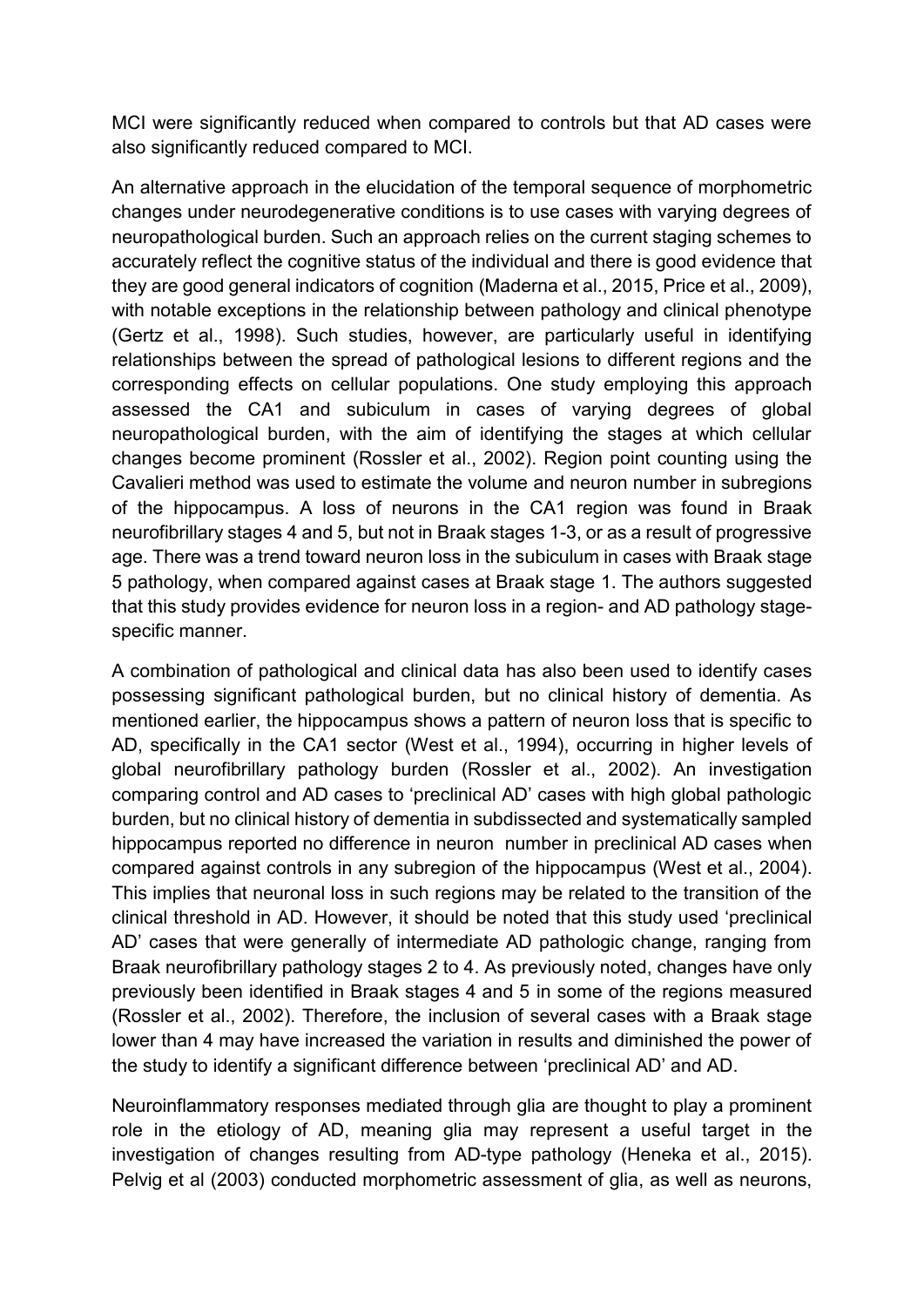from the entire cortical hemisphere, taking sections from the front of alternate slabs from a random starting point [\(Pelvig et al., 2003\)](#page-19-9). Cavalieri's method was used to determine grey and white matter volumes, whilst the optical disector was employed to estimate neuronal and glial density. This study found that AD cases had no significant differences in terms of neuronal or glial number compared to controls. The total neocortical and temporal lobe volume was, however, significantly reduced in AD cases.

Cerebral white matter lesions are considered to be a risk factor for dementia. In the neocortex, stereological studies have shown a decrease in white matter volume by as much as 28% with progressive age [\(Pakkenberg and Gundersen, 1997\)](#page-19-10). However, in AD, the volume of the white matter was found to be unchanged [\(Pelvig et al., 2003\)](#page-19-9). Nevertheless, it has been suggested white matter changes may contribute to cognitive impairment in the elderly by slowing synaptic communication [\(Filley and Cullum,](#page-16-5)  [1994\)](#page-16-5). On this basis, one study assessed myelinated fiber length and the mean diameter and volume density of white matter fibers [\(Jorgensen et al., 2008\)](#page-18-5) using needle biopsies taken from tissue after a point grid was placed on the tissue to estimate fiber length, volume and number. Biopsies were randomly orientated and sectioned and the number of profiles per unit area was determined using disector counting frames. AD cases did not differ from controls in any parameters tested [\(Jorgensen et al., 2008\)](#page-18-5).

## 5. Parkinson's disease and dementia with Lewy bodies

Parkinson's disease (PD) is a common neurodegenerative disorder, occurring in approximately 1% of people over the age of 60, but increasing in prevalence with advancing age [\(de Lau and Breteler, 2006\)](#page-16-6). PD is primarily a motor disorder that is characterized by rigidity, bradykinesia, unstable gait and resting tremor [\(Mutch et al.,](#page-19-11)  [1986\)](#page-19-11). However, 24-31% of cases diagnosed with PD also have dementia (PDD) [\(Aarsland et al., 2005\)](#page-15-4). PDD is marked by impairments to attention, memory, visuospatial function and executive faculties [\(Vasconcellos and Pereira, 2015\)](#page-21-10). Dementia with Lewy bodies (DLB) is thought to be second most common form of degenerative dementia after AD, accounting for approximately 20% of dementia cases at autopsy [\(McKeith, 2000\)](#page-18-6). Clinically, DLB manifests as a progressive decline in cognitive ability, with three core features of cognitive fluctuations, parkinsonism and visual hallucinations being considered characteristic features of the disorder [\(McKeith](#page-18-0)  [et al., 2005\)](#page-18-0). PD/PDD and DLB are both pathologically characterized by the presence of ubiquitinated intracellular inclusions of aggregated α-synuclein known as Lewy bodies [\(Spillantini et al., 1997\)](#page-21-11). Like proteinaceous inclusions seen in disorders such as AD, the sequence of Lewy body pathologic spread has been characterized in these disorders to standardize neuropathological assessment [\(McKeith, 2006,](#page-18-7) [Braak et al.,](#page-15-1)  [2004\)](#page-15-1).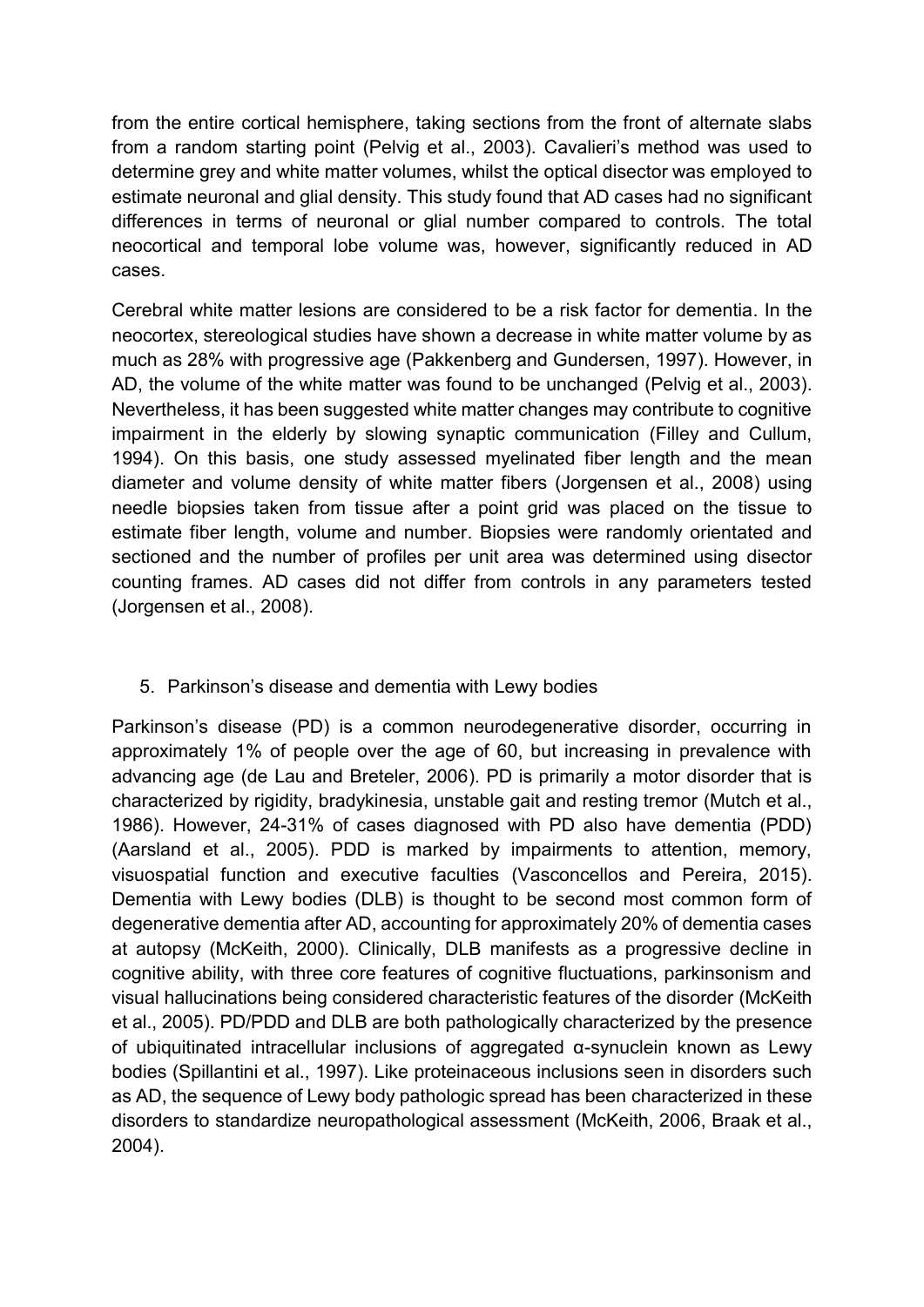The clinical features of PD and DLB differ somewhat from those observed in AD. Whilst AD is typically marked by a progressive impairment in memory, this is not as clinically prominent in PD and DLB [\(McKeith et al., 1996\)](#page-18-8). Therefore, one important avenue in PD/DLB research has been to investigate whether changes to the hippocampus, a structure involved in memory and consistently implicated in the pathophysiology of AD, are also found in PD and DLB. To investigate the hippocampus in DLB and PD compared to control cases, one study sampled the rostrocaudal extent of the hippocampus using coronal tissue slabs taken at uniform intervals [\(Harding et al.,](#page-17-14)  [2002\)](#page-17-14). Volume and neuron measurements were conducted within the subdivisions of the hippocampus. A significant reduction in hippocampal volume was found in DLB cases, with specific atrophy present within the subiculum. Significant neuronal loss was only found in the subiculum of DLB cases, and PD cases showed no difference from controls in any parameter. Likewise, Joelving et al (2006) used the optical fractionator to estimate neuronal number in the hippocampi of mostly cognitively impaired PD cases of during life against control cases. The hippocampus was subdissected from serial uniform coronal slices of the entire hemisphere and sections systematically, randomly sampled from the front of each block. No significant difference in neuronal or glial cell number, or grey matter volume, was found in any region analysed. The authors suggested the findings provided evidence of a degree of specificity regarding topography of sites affected by neurodegenerative changes in dementia disorders and that hippocampal degeneration is not invariant across the spectrum of neurodegenerative dementia disorders.

Neuroimaging studies of PD brains have previously shown cortical atrophy, suggesting cortical changes contribute to the manifestation of cognitive symptoms within this disorder [\(Becker et al., 1979\)](#page-15-5). Additionally, PD brains typically show cortical involvement at the most severe stages of Lewy body pathology [\(Braak et al., 2004\)](#page-15-1). Pedersen et al, 2005 used stereological methodology to investigate whether such changes to the cortex in PD were related to the number of neurons within the cortex [\(Pedersen et al., 2005\)](#page-19-12). No change in total neuronal number or volume was found in in PD cases in the neocortex. Furthermore an *increase* in neuron number was found in the temporal lobe of PD cases. This study thus implies that the volumetric reductions and Lewy body pathology previously reported in the cortex in imaging studies do not translate to changes to cortical neuron populations that PD cases.

The motor symptoms that characterize PD are thought to result from the degeneration of pigmented dopamine-producing neurons of the midbrain structure, the substantia nigra [\(Mettler, 1964\)](#page-19-13). Stereological studies have thus examined absolute neuronal numbers in PD cases. To investigate the degree of nigral neuronal loss in PD, Pakkenberg et al (1991) serially sectioned the substantia nigra *pars compacta* and used the Cavalieri and physical disector methods to measure the volume of the structure, as well as the number of pigmented and non-pigmented neurons, respectively. PD cases had a substantial mean 66% loss of pigmented neurons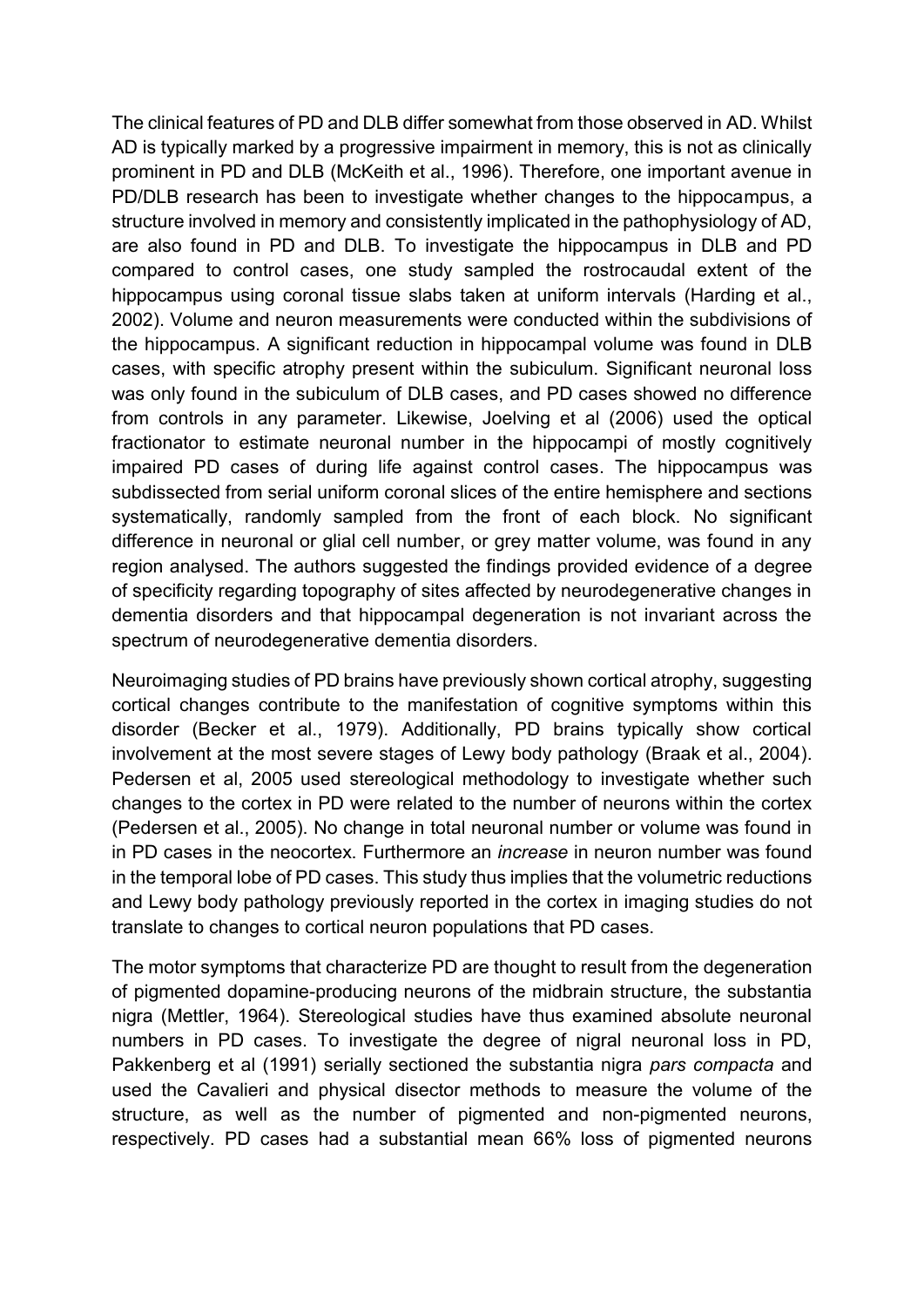compared to controls and a mean 25% loss of non-pigmented neurons compared to control cases [\(Pakkenberg et al., 1991\)](#page-19-2).

The thalamic nuclei are also affected by Lewy body pathology and have been implicated in impaired physiological functions in PDD and DLB such as arousal, vigilance and cognition. The intralaminar thalamic nuclei have been investigated by serial sectioning of the thalamus to the emergence of the pulvinar, and the sampling at uniform intervals in DLB, PD and PDD cases [\(Brooks and Halliday, 2009\)](#page-16-7). A significant reduction in neurons in the centrè-median/parafasicular, and volume in the paratenial, cucullar and central lateral nuclei, was found in DLB, PDD and PD cases, when compared to controls. A correlation between neuronal number and Lewy body burden was found in the centrѐ-median/parafasicular nucleus. No difference was found in neuron number in demented cases compared to non-demented cases, though cucullar nucleus losses were greater in hallucinating cases when compared to nonhallucinating cases.

The phenomenon of complex visual hallucinations has previously been suggested to be related to changes to the visual system in DLB [\(Taylor et al., 2011\)](#page-21-12). Accordingly the afferent visual system has been examined in DLB patients using stereological protocol. A major component of the afferent visual system, the lateral geniculate nucleus (LGN), was investigated by serially sampling specimens and determining area using the Cavalieri method and estimating total neuronal number using the optical disector [\(Erskine et al., 2015\)](#page-16-8). No differences in neuron number were found in hallucinating DLB cases when compared to non-hallucinating AD cases. However, non-hallucinating AD cases were shown to have significant neuronal loss and gliosis [\(Erskine et al., 2015\)](#page-16-8).

Respiratory disorders are often found in Lewy body disease and in other synucleinopathies such as multiple systems atrophy [\(Iranzo, 2007\)](#page-17-15). In MSA, respiratory dysfunction is secondary to the autonomic dysfunction that marks the disorder, and typically subclinical in DLB [\(Iranzo, 2007\)](#page-17-15). The pre-Bötzinger complex and the medullary raphe nuclei, which are thought to have a role in respiratory functioning respiration, have been investigated in MSA and Lewy body disease cases on the basis of this role in respiratory function [\(Presti et al., 2014\)](#page-20-11). A significant reduction in neuron number was found in both regions in Lewy body disease and MSA cases, with a greater magnitude of reduction in MSA cases.

6. Huntington's disease

Huntington's disease (HD) is a motor disorder thought to result from a trinucleotide repeat expansion in the gene encoding huntingtin [\(Walker, 2007\)](#page-21-13). Clinically, HD is marked by a variety of motor deficits including a distinct chorea, incoordination and slowed saccadic eye movements [\(Walker, 2007\)](#page-21-13). In addition to motor symptoms, cognitive deficits are also frequently found, though they typically affect executive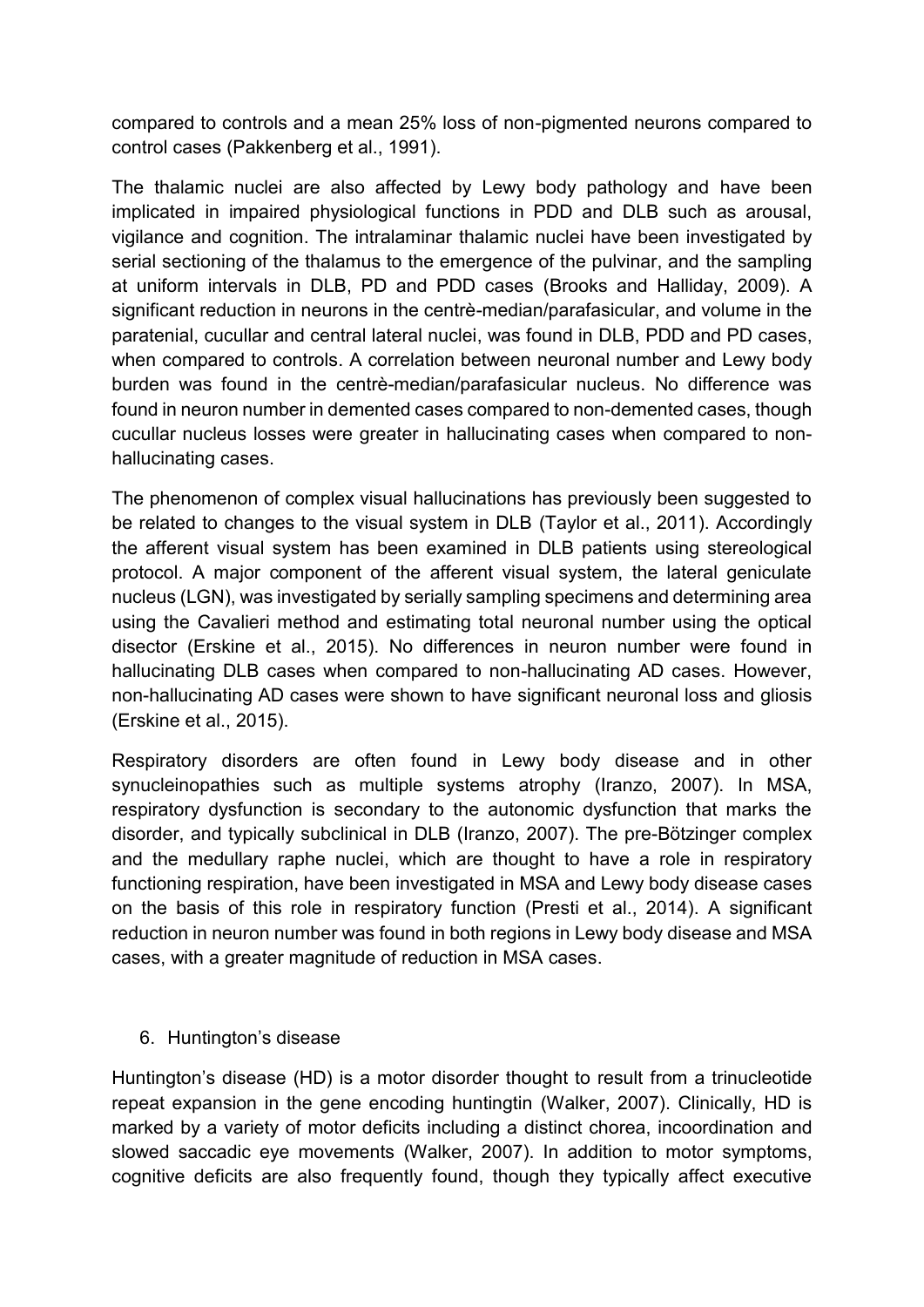function rather than memory [\(Brandt et al., 1988\)](#page-15-6). Neuropsychiatric symptoms are often common and HD patients have high rates of depression and suicide ideation [\(Di](#page-16-9)  [Maio et al., 1993\)](#page-16-9). Pathologically, the striatum is atrophic and accordingly the existing staging scheme for determining the degree of HD neuropathological change is based upon the degree of neuronal loss and atrophy in the striatum [\(Vonsattel et al., 1985\)](#page-21-14). However, post-mortem histology for the protein huntingtin or ubiquitin also reveals intranuclear and cytoplasmic inclusions in striatal and cortical neurons [\(Sieradzan et](#page-21-15)  [al., 1999\)](#page-21-15)

A focus of HD research has been the investigation of the striatum and basal ganglia, on the basis that deficits in these regions may underlie the well characterized motor deficits in this disorder [\(Vonsattel et al., 1985\)](#page-21-14). Whilst three-dimensional stereological designs have not yet been used to study the striatum in HD, two-dimensional studies of neuronal density in single striatal sections have shown substantial reductions in HD when compared to control cases [\(Myers et al., 1991\)](#page-19-14). Such approaches in other brain regions have also revealed cerebellar degeneration [\(Rub et al., 2013\)](#page-20-12) and in the substantia nigra and pons [\(Rub et al., 2014\)](#page-20-13). However, the cortex has also been implicated in HD, with two-dimensional densitometric studies showing reduced density of large neurons of layers three, five and six of the prefrontal cortex [\(Sotrel et al., 1991\)](#page-21-16) and volumetric reductions in the neocortex [\(de la Monte et al., 1988\)](#page-16-10). Considering the inherent problems of assuming that density acts as a proxy measure of total number, one study aimed to estimate neuronal number in the entire hemisphere of HD cases, using stereological methodology [\(Heinsen et al., 1994\)](#page-17-16). The entire hemisphere was embedded and serially sectioned into 500µm-thick sections and stained with gallocyanin. Cortical and striatal total neuronal number were significantly reduced in HD compared to control cases.

Although motor abnormalities are well described in HD, other clinical phenotypes are frequently encountered. Stereological techniques have proved useful in obtaining quantitative data in the investigation of topographical changes underlying divergent clinical phenotypes. Mood predominant phenotypes of HD are also well described [\(Di](#page-16-9)  [Maio et al., 1993\)](#page-16-9) and the heterogeneity of the clinical presentation between motorand mood-predominant phenotypes may reflect heterogeneous patterns of neuropathological change. On this basis, two studies have assessed both the primary motor and the anterior cingulate cortices. The anterior cingulate is thought to be strongly implicated in mood disorders [\(Ebert and Ebmeier, 1996\)](#page-16-11). These studies [\(Thu](#page-21-17)  [et al., 2010,](#page-21-17) [Kim et al., 2014\)](#page-18-9) used well defined subregions of the primary motor and anterior cingulate cortices, which were sampled into a systematically random series of sections. The total neuronal number could not be determined due to the tissue for the entirety of the structures being unavailable. Therefore, the volume of each subregion was determined using the Cavalieri method and neuronal density was estimated using the optical disector. Significant neuronal loss was found in both the primary motor and the anterior cingulate cortices in HD cases compared to controls. However, neuronal number varied considerably in HD cases, with those classified as 'motor-predominant'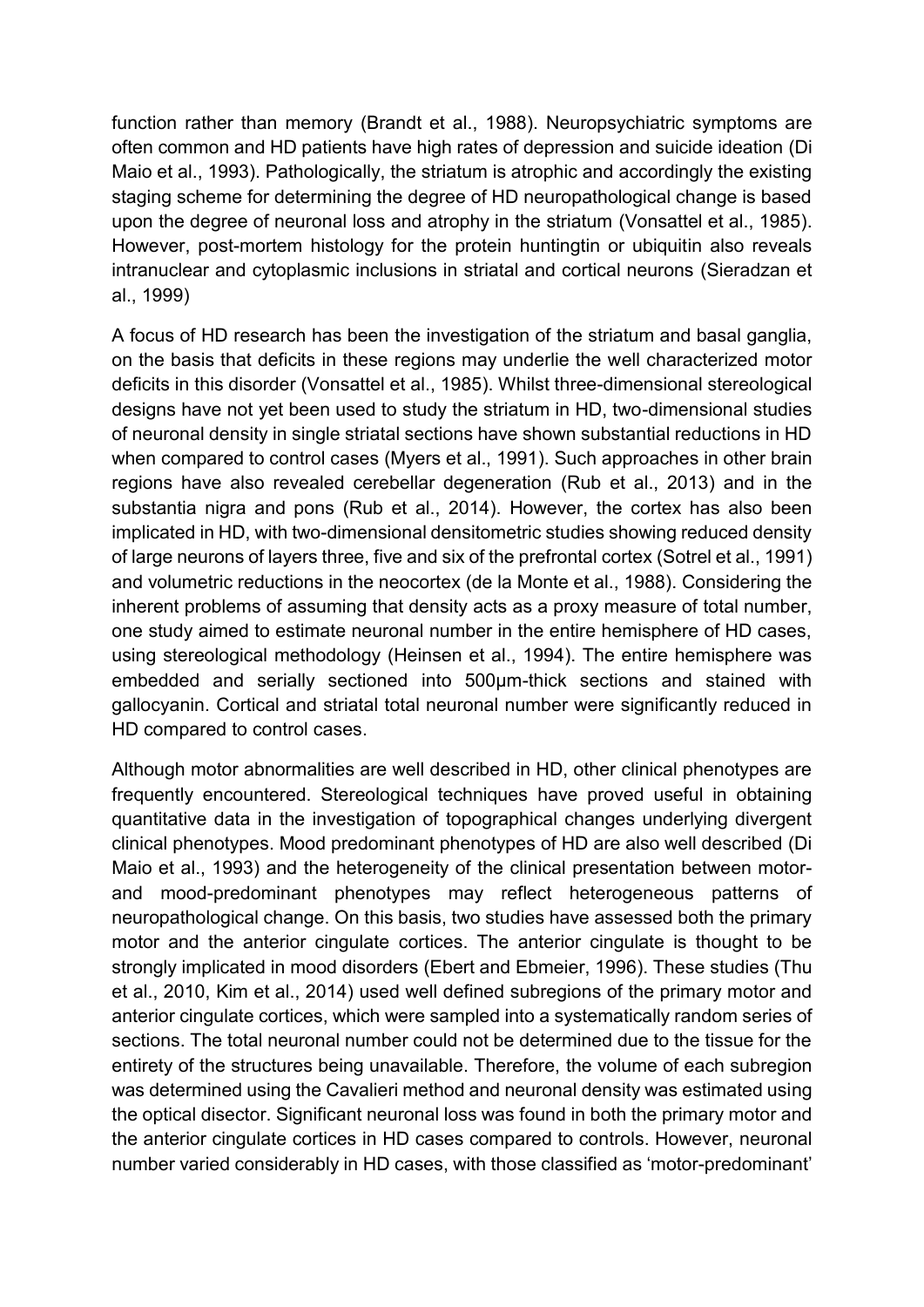showing more marked neuronal loss in the primary motor cortex and cases classified as 'mood predominant' showing greater neuronal loss in the anterior cingulate. Stereological analyses was also conducted on interneurons immunoreactive for the calcium-binding proteins parvalbumin, calretinin or calbindin. Selective significant reductions were found in calbindin immunoreactive neurons in motor-predominant HD cases, whereas significant reductions were found in parvalbumin, calretinin and calbindin immunoreactive neurons in mood-predominant HD cases. This study thus demonstrated the relationship between clinical features and neuropathological changes in the HD brain.

## 7. Frontotemporal dementia

Frontotemporal dementia (FTD) is clinically defined by behavioral changes, including changes in social conduct, disinhibition, loss of insight, apathy and emotional blunting [\(Faber, 1999\)](#page-16-12). However, FTD is not heterogenous in terms of clinical features, with at least three subtypes (behavioral variant, semantic dementia and progressive nonfluent aphasia) recognized [\(Ghosh and Lippa, 2015\)](#page-16-3). Overall, FTD is thought to be the third most common form of cortical dementia, accounting for approximately 5% of all dementias [\(Cairns et al., 2003\)](#page-16-13). Neuropathologically, FTD is generally characterized by atrophy of the frontal and temporal lobes, which is apparent on macroscopic inspection [\(Cairns et al., 2007\)](#page-16-14). FTD can also be divided into subtypes based on histological features of intracytoplasmic inclusions which are predominantly either taupositive Pick bodies [\(Delacourte et al., 1996\)](#page-16-15), tau-negative ubiquitin-positive inclusions including TDP-43 [\(Seelaar et al., 2007,](#page-20-14) [Arai et al., 2006\)](#page-15-7) and inclusions that are tau- and TDP-43 negative, but positive for ubiquitin and FUS [\(Neumann et al.,](#page-19-15)  [2009\)](#page-19-15). Other subtypes based on features, such as those with p62-positive inclusions and those without significant histological features, are also occasionally encountered [\(Mackenzie et al., 2010\)](#page-18-10). Cairns et al, 2003 charted the degree of atrophy and neuronal loss in these regions in FTD [\(Cairns et al., 2003\)](#page-16-13). Due to the heterogeneity of neuropathological features of FTD, this study included cases from one subtype of FTD, which is characterized by the presence of ubiquitin-positive and tau-negative inclusions. Cortical thickness and neuronal density were reduced in FTD cases in the frontal, temporal and parietal cortices. Atrophy was hierarchical, with atrophy highest in frontal, followed by temporal, then parietal lobes. However, comparison with clinical information revealed heterogeneous clinical presentations, even in cases with similar pathological features.

Abnormal eating behaviors and corresponding obesity are frequently encountered in FTD patients [\(Ahmed et al., 2014\)](#page-15-8), prompting the assessment of morphometry and pathology in regions of the hypothalamus known to be involved in appetite regulation in cases with FTD [\(Piguet et al., 2011\)](#page-19-3). All cases had behavioral variant FTD but with two pathological subtypes, those with Pick body and those with TDP-43 inclusions. The hypothalami were subdissected from coronal tissue slabs and serially sectioned,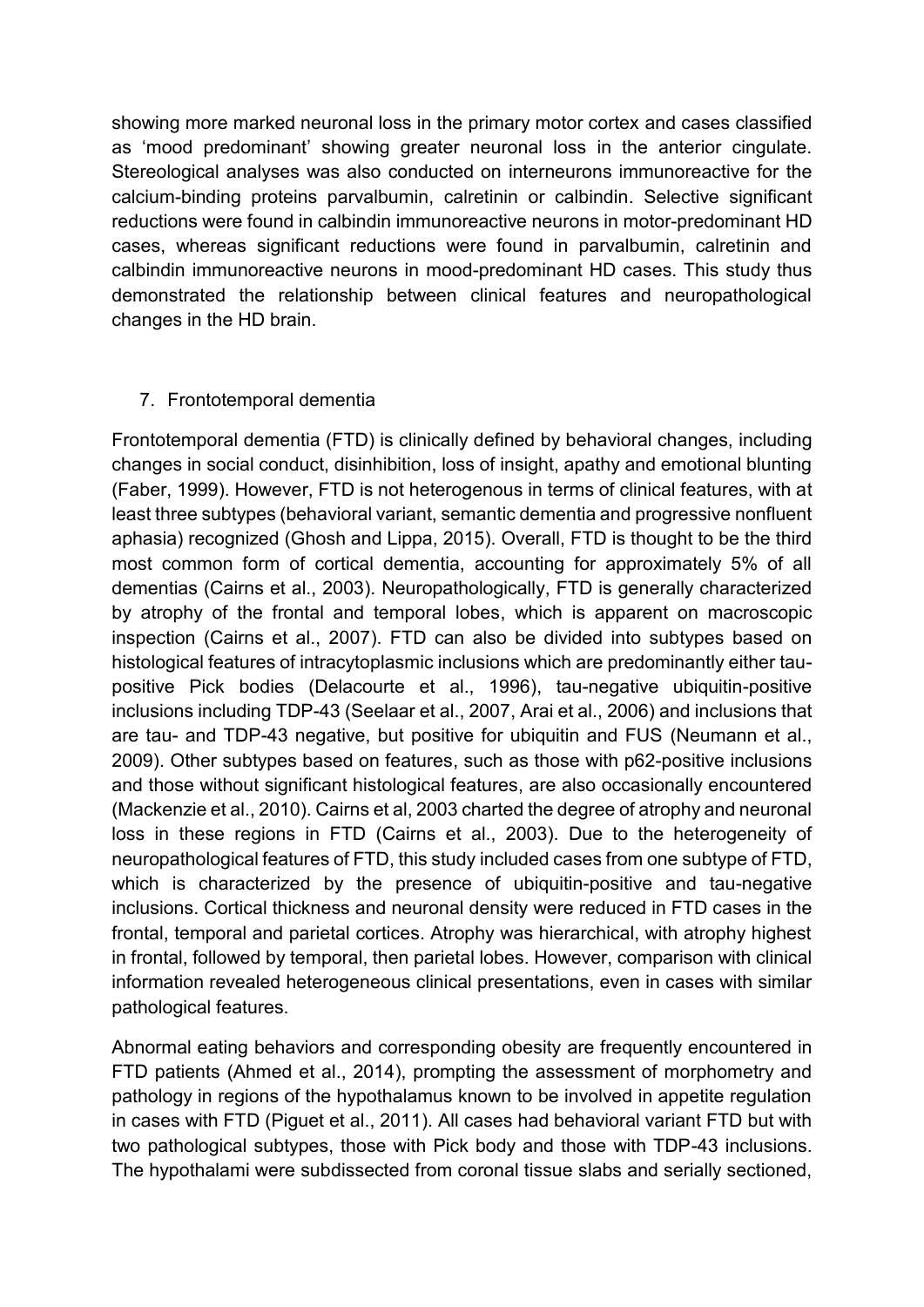with sections taken at uniform intervals. The optical fractionator method was used to quantify cellular number on sections in the anterior and posterior regions. FTD cases were compared by their predominant pathology; those with TDP-43-predominant pathology had a significant loss of neurons in the posterior hypothalamus compared to controls and those with Pick body-predominant pathology. No changes in neuron number were found in the anterior hypothalamus across groups. Furthermore, no changes were found in neurons immunoreactive for proteins thought to be implicated in appetitive eating behaviors, such as orexin.

## 8. AIDS

AIDS is an acquired immunodeficiency virus that produces widespread and severe depletion of the CD4 antigen from lymphocytes, leading to compromised immune function and subsequent opportunistic infections [\(Dalgleish et al., 1984\)](#page-16-16). The AIDS virus may enter the cerebrum through circulation of infected macrophages [\(Gartner,](#page-16-17)  [2000\)](#page-16-17), or opportunistic infections that may compromise neurological functioning [\(Ketzler et al., 1990\)](#page-18-11). A proportion of AIDS patients develop a dementia syndrome [\(Portegies, 1994\)](#page-19-16). One study of 492 homosexual men in the USA showed that 15% had developed the AIDS dementia complex at the time of death [\(McArthur et al., 1993\)](#page-18-12). The AIDS dementia complex is clinically marked by progressive dementia with cognitive components, such as executive deficits and learning dysfunction, as well as motor symptoms, including extrapyramidal symptoms and gait instability [\(Brew and](#page-16-18)  [Chan, 2014\)](#page-16-18). AIDS dementia complex is a dementing disorder secondary to a viral infection, rather than a neurodegenerative dementia like AD or DLB. However, the disorder warrants inclusion in the present review as, despite the often severe clinical dysfunction, many AIDS cases show minimal histopathological changes to the brain at autopsy [\(Navia et al., 1986\)](#page-19-17). Therefore, researchers using stereological methods have been able to make major advances in the understanding of the disorder by investigating subtle morphometric changes that occur in the absence of severe degenerative pathological lesions.

Three-dimensional designs using the Cavalieri method combined with point counting for the assessment of structural volume have revealed cerebral volume loss in AIDS cases, particularly in temporal and parietal regions, in the absence of changes to brain weight [\(Oster et al., 1993\)](#page-19-18). The combination of volumetric analyses with optical density measures has also been employed in AIDS dementia complex research to estimate total neuronal number within structures. Two studies have shown no significant changes in neuron number in the CA1, CA2, CA3, CA4 and the *stratum granulare* of the dentate gyrus in the hippocampus in AIDS dementia complex [\(Korbo and West,](#page-18-13)  [2000,](#page-18-13) [Sa et al.,](#page-20-15) 2000). However, reductions in CA3 and CA4 neuronal volumes, as well as total hippocampal volume, have been reported in AIDS cases; however, such changes are not related to clinical variables [\(Sa et al., 2000\)](#page-20-15).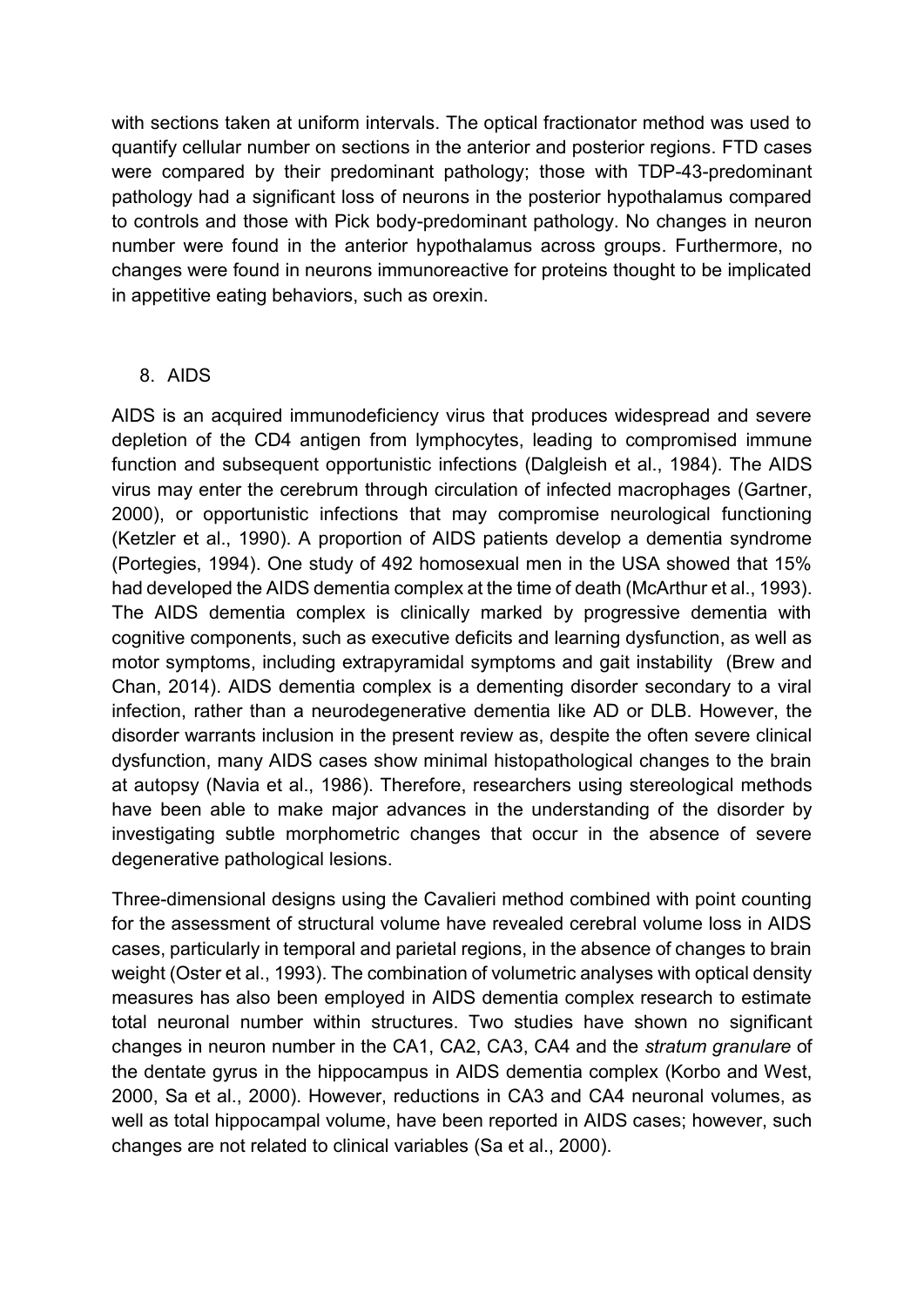## 9. Conclusions

Stereological analysis has proved an important tool in the assessment of the major structural correlates of neurodegenerative dementing disorders. Despite limited sample size in many of the studies, largely due to the strict sampling protocol and labor- and time-consuming preparatory and analytical procedures, these studies have provided important mechanistic insights into the relationship between the pathological changes that define the clinical features in the dementias. Stereological procedures are particularly useful in dementing disorders that do not possess overt pathological lesions or histological features, such as AIDS dementia complex and certain subtypes of FTD [\(Cairns et al., 2007,](#page-16-14) [Navia et al., 1986\)](#page-19-17). Nevertheless, the studies reviewed here have, in large part, focussed on cellular morphology, specifically soma number or volume, with other structures, such as length of blood vessels and dendritic arbor, and volume of amyloid plaque pathology, meaning many stereological applications remain under-utilized. However, increased awareness of the importance and benefits of correct unbiased sampling and analytical protocol in a brain bank environment, as well as advances in analytical technology, may encourage future dementia researchers to incorporate novel stereological designs in pathology research.

## References

- <span id="page-15-4"></span>AARSLAND, D., ZACCAI, J. & BRAYNE, C. 2005. A systematic review of prevalence studies of dementia in Parkinson's disease. *Mov Disord,* 20**,** 1255-63.
- <span id="page-15-8"></span>AHMED, R. M., IRISH, M., KAM, J., VAN KEIZERSWAARD, J., BARTLEY, L., SAMARAS, K., HODGES, J. R. & PIGUET, O. 2014. Quantifying the eating abnormalities in frontotemporal dementia. *JAMA Neurol,* 71**,** 1540-6.
- <span id="page-15-7"></span>ARAI, T., HASEGAWA, M., AKIYAMA, H., IKEDA, K., NONAKA, T., MORI, H., MANN, D., TSUCHIYA, K., YOSHIDA, M., HASHIZUME, Y. & ODA, T. 2006. TDP-43 is a component of ubiquitin-positive tau-negative inclusions in frontotemporal lobar degeneration and amyotrophic lateral sclerosis. *Biochem Biophys Res Commun,* 351**,** 602-11.
- <span id="page-15-3"></span>BARNES, J., GODBOLT, A. K., FROST, C., BOYES, R. G., JONES, B. F., SCAHILL, R. I., ROSSOR, M. N. & FOX, N. C. 2007. Atrophy rates of the cingulate gyrus and hippocampus in AD and FTLD. *Neurobiol Aging,* 28**,** 20-8.
- <span id="page-15-5"></span>BECKER, H., SCHNEIDER, E., HACKER, H. & FISCHER, P. A. 1979. Cerebral atrophy in Parkinson's disease--represented in CT. *Arch Psychiatr Nervenkr (1970),* 227**,** 81-8.
- <span id="page-15-2"></span>BRAAK, H., ALAFUZOFF, I., ARZBERGER, T., KRETZSCHMAR, H. & DEL TREDICI, K. 2006. Staging of Alzheimer disease-associated neurofibrillary pathology using paraffin sections and immunocytochemistry. *Acta Neuropathol,* 112**,** 389-404.
- <span id="page-15-0"></span>BRAAK, H. & BRAAK, E. 1995. Staging of Alzheimer's disease-related neurofibrillary changes. *Neurobiol Aging,* 16**,** 271-8; discussion 278-84.
- <span id="page-15-1"></span>BRAAK, H., GHEBREMEDHIN, E., RUB, U., BRATZKE, H. & DEL TREDICI, K. 2004. Stages in the development of Parkinson's disease-related pathology. *Cell Tissue Res,* 318**,** 121-34.
- <span id="page-15-6"></span>BRANDT, J., FOLSTEIN, S. E. & FOLSTEIN, M. F. 1988. Differential cognitive impairment in Alzheimer's disease and Huntington's disease. *Ann Neurol,* 23**,** 555-61.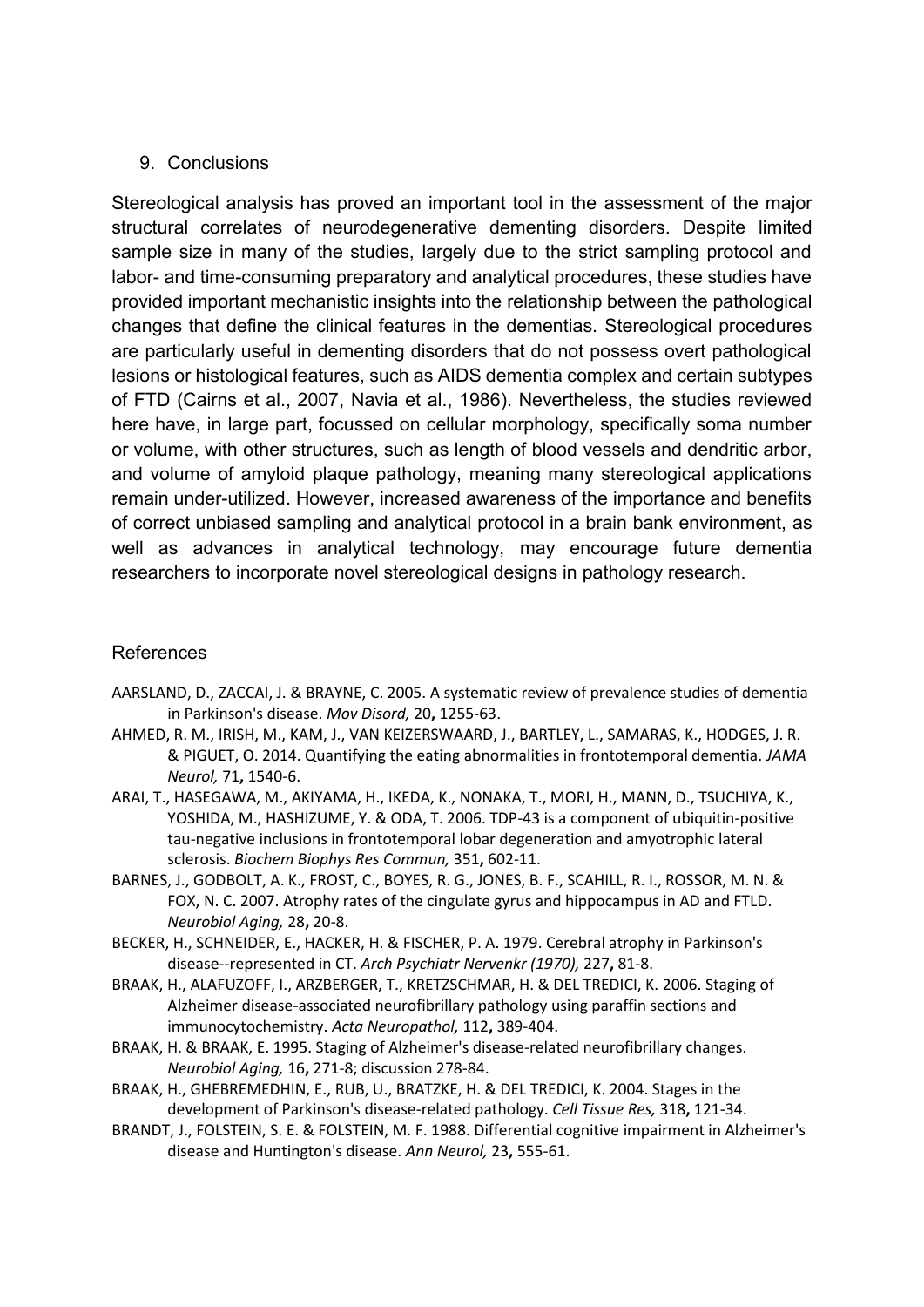- <span id="page-16-18"></span>BREW, B. J. & CHAN, P. 2014. Update on HIV dementia and HIV-associated neurocognitive disorders. *Curr Neurol Neurosci Rep,* 14**,** 468.
- <span id="page-16-7"></span>BROOKS, D. & HALLIDAY, G. M. 2009. Intralaminar nuclei of the thalamus in Lewy body diseases. *Brain Res Bull,* 78**,** 97-104.
- <span id="page-16-14"></span>CAIRNS, N. J., BIGIO, E. H., MACKENZIE, I. R., NEUMANN, M., LEE, V. M., HATANPAA, K. J., WHITE, C. L., 3RD, SCHNEIDER, J. A., GRINBERG, L. T., HALLIDAY, G., DUYCKAERTS, C., LOWE, J. S., HOLM, I. E., TOLNAY, M., OKAMOTO, K., YOKOO, H., MURAYAMA, S., WOULFE, J., MUNOZ, D. G., DICKSON, D. W., INCE, P. G., TROJANOWSKI, J. Q. & MANN, D. M. 2007. Neuropathologic diagnostic and nosologic criteria for frontotemporal lobar degeneration: consensus of the Consortium for Frontotemporal Lobar Degeneration. *Acta Neuropathol,* 114**,** 5-22.
- <span id="page-16-13"></span>CAIRNS, N. J., BRANNSTROM, T., KHAN, M. N., ROSSOR, M. N. & LANTOS, P. L. 2003. Neuronal loss in familial frontotemporal dementia with ubiquitin-positive, tau-negative inclusions. *Exp Neurol,* 181**,** 319-26.
- <span id="page-16-0"></span>CLARKE, P. G. 1992. How inaccurate is the Abercrombie correction factor for cell counts? *Trends Neurosci,* 15**,** 211-2.
- <span id="page-16-16"></span>DALGLEISH, A. G., BEVERLEY, P. C., CLAPHAM, P. R., CRAWFORD, D. H., GREAVES, M. F. & WEISS, R. A. 1984. The CD4 (T4) antigen is an essential component of the receptor for the AIDS retrovirus. *Nature,* 312**,** 763-7.
- <span id="page-16-10"></span>DE LA MONTE, S. M., VONSATTEL, J. P. & RICHARDSON, E. P., JR. 1988. Morphometric demonstration of atrophic changes in the cerebral cortex, white matter, and neostriatum in Huntington's disease. *J Neuropathol Exp Neurol,* 47**,** 516-25.
- <span id="page-16-6"></span>DE LAU, L. M. & BRETELER, M. M. 2006. Epidemiology of Parkinson's disease. *Lancet Neurol,* 5**,** 525- 35.
- <span id="page-16-15"></span>DELACOURTE, A., ROBITAILLE, Y., SERGEANT, N., BUEE, L., HOF, P. R., WATTEZ, A., LAROCHE-CHOLETTE, A., MATHIEU, J., CHAGNON, P. & GAUVREAU, D. 1996. Specific pathological Tau protein variants characterize Pick's disease. *J Neuropathol Exp Neurol,* 55**,** 159-68.
- <span id="page-16-9"></span>DI MAIO, L., SQUITIERI, F., NAPOLITANO, G., CAMPANELLA, G., TROFATTER, J. A. & CONNEALLY, P. M. 1993. Suicide risk in Huntington's disease. *J Med Genet,* 30**,** 293-5.
- <span id="page-16-11"></span>EBERT, D. & EBMEIER, K. P. 1996. The role of the cingulate gyrus in depression: from functional anatomy to neurochemistry. *Biol Psychiatry,* 39**,** 1044-50.
- <span id="page-16-8"></span>ERSKINE, D., TAYLOR, J. P., FIRBANK, M. J., PATTERSON, L., ONOFRJ, M., O'BRIEN, J. T., MCKEITH, I. G., ATTEMS, J., THOMAS, A. J., MORRIS, C. M. & KHUNDAKAR, A. A. 2015. Changes to the lateral geniculate nucleus in Alzheimer's disease but not dementia with Lewy bodies. *Neuropathol Appl Neurobiol*.
- <span id="page-16-12"></span>FABER, R. 1999. Frontotemporal lobar degeneration: a consensus on clinical diagnostic criteria. *Neurology,* 53**,** 1159.
- <span id="page-16-1"></span>FABRICIUS, K., JACOBSEN, J. S. & PAKKENBERG, B. 2013. Effect of age on neocortical brain cells in 90+ year old human females--a cell counting study. *Neurobiol Aging,* 34**,** 91-9.
- <span id="page-16-5"></span>FILLEY, C. M. & CULLUM, C. M. 1994. Attention and vigilance functions in normal aging. *Appl Neuropsychol,* 1**,** 29-32.
- <span id="page-16-17"></span>GARTNER, S. 2000. HIV infection and dementia. *Science,* 287**,** 602-4.
- <span id="page-16-4"></span>GERTZ, H. J., XUEREB, J., HUPPERT, F., BRAYNE, C., MCGEE, M. A., PAYKEL, E., HARRINGTON, C., MUKAETOVA-LADINSKA, E., ARENDT, T. & WISCHIK, C. M. 1998. Examination of the validity of the hierarchical model of neuropathological staging in normal aging and Alzheimer's disease. *Acta Neuropathol,* 95**,** 154-8.
- <span id="page-16-3"></span>GHOSH, S. & LIPPA, C. F. 2015. Clinical Subtypes of Frontotemporal Dementia. *Am J Alzheimers Dis Other Demen,* 30**,** 653-61.
- <span id="page-16-2"></span>GIANNAKOPOULOS, P., VON GUNTEN, A., KOVARI, E., GOLD, G., HERRMANN, F. R., HOF, P. R. & BOURAS, C. 2007. Stereological analysis of neuropil threads in the hippocampal formation: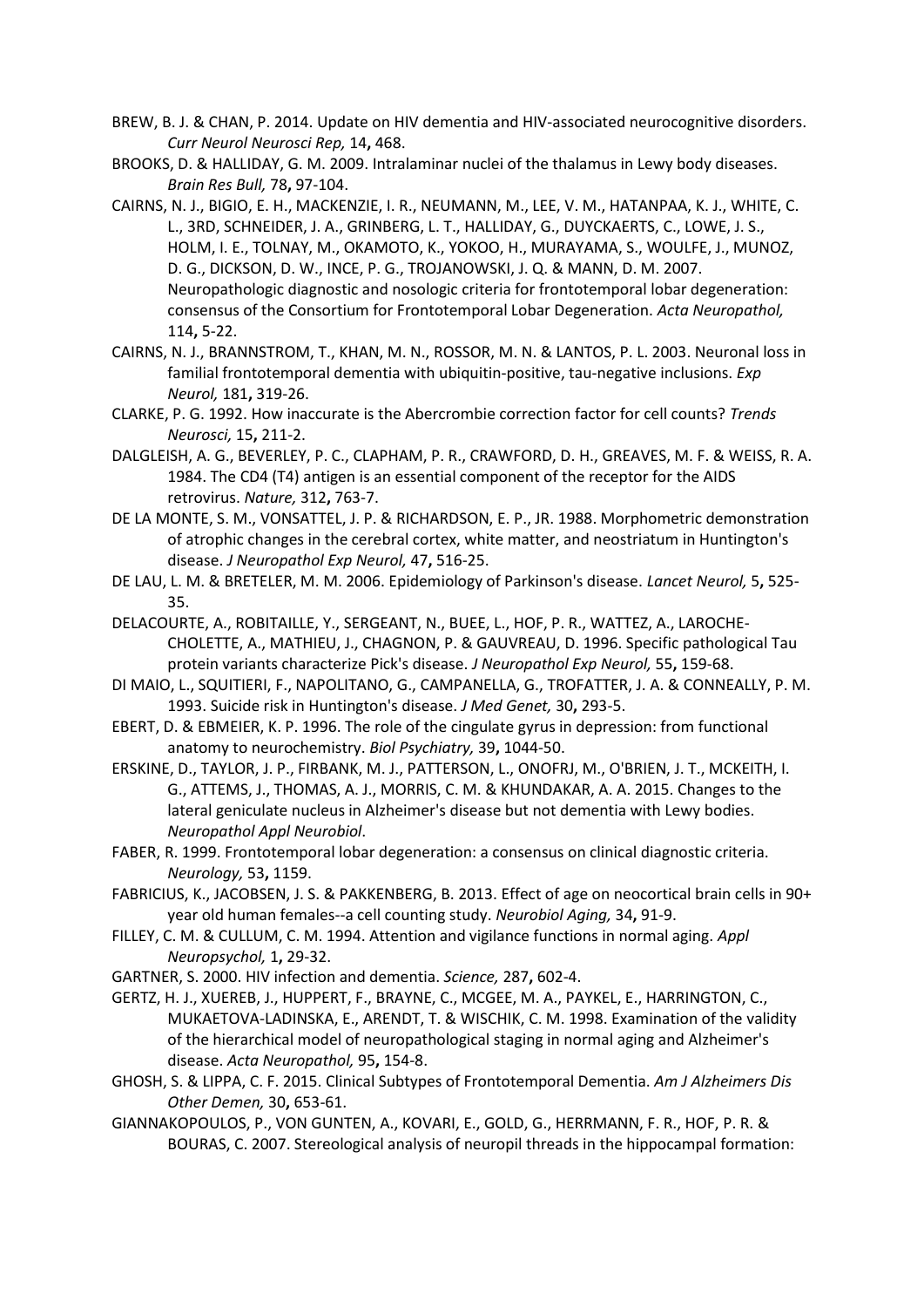relationships with Alzheimer's disease neuronal pathology and cognition. *Neuropathol Appl Neurobiol,* 33**,** 334-43.

- <span id="page-17-11"></span>GOMEZ-ISLA, T., HOLLISTER, R., WEST, H., MUI, S., GROWDON, J. H., PETERSEN, R. C., PARISI, J. E. & HYMAN, B. T. 1997. Neuronal loss correlates with but exceeds neurofibrillary tangles in Alzheimer's disease. *Ann Neurol,* 41**,** 17-24.
- <span id="page-17-8"></span>GOMEZ-ISLA, T., PRICE, J. L., MCKEEL, D. W., JR., MORRIS, J. C., GROWDON, J. H. & HYMAN, B. T. 1996a. Profound loss of layer II entorhinal cortex neurons occurs in very mild Alzheimer's disease. *J Neurosci,* 16**,** 4491-500.
- <span id="page-17-10"></span>GOMEZ-ISLA, T., WEST, H. L., REBECK, G. W., HARR, S. D., GROWDON, J. H., LOCASCIO, J. J., PERLS, T. T., LIPSITZ, L. A. & HYMAN, B. T. 1996b. Clinical and pathological correlates of apolipoprotein E epsilon 4 in Alzheimer's disease. *Ann Neurol,* 39**,** 62-70.
- <span id="page-17-5"></span>GUNDERSEN, H. J., BAGGER, P., BENDTSEN, T. F., EVANS, S. M., KORBO, L., MARCUSSEN, N., MOLLER, A., NIELSEN, K., NYENGAARD, J. R., PAKKENBERG, B. & ET AL. 1988. The new stereological tools: disector, fractionator, nucleator and point sampled intercepts and their use in pathological research and diagnosis. *APMIS,* 96**,** 857-81.
- <span id="page-17-14"></span>HARDING, A. J., LAKAY, B. & HALLIDAY, G. M. 2002. Selective hippocampal neuron loss in dementia with Lewy bodies. *Ann Neurol,* 51**,** 125-8.
- <span id="page-17-2"></span>HARDY, J. & GWINN-HARDY, K. 1998. Genetic classification of primary neurodegenerative disease. *Science,* 282**,** 1075-9.
- <span id="page-17-4"></span>HEDREEN, J. C. 1998. What was wrong with the Abercrombie and empirical cell counting methods? A review. *Anat Rec,* 250**,** 373-80.
- <span id="page-17-9"></span>HEINSEN, H., GOSSMANN, E., RUB, U., EISENMENGER, W., BAUER, M., ULMAR, G., BETHKE, B., SCHULER, M., SCHMITT, H. P., GOTZ, M., LOCKEMANN, U. & PUSCHEL, K. 1996. Variability in the human entorhinal region may confound neuropsychiatric diagnoses. *Acta Anatomica,* 157**,** 226-237.
- <span id="page-17-16"></span>HEINSEN, H., STRIK, M., BAUER, M., LUTHER, K., ULMAR, G., GANGNUS, D., JUNGKUNZ, G., EISENMENGER, W. & GOTZ, M. 1994. Cortical and striatal neurone number in Huntington's disease. *Acta Neuropathol,* 88**,** 320-33.
- <span id="page-17-13"></span>HENEKA, M. T., CARSON, M. J., EL KHOURY, J., LANDRETH, G. E., BROSSERON, F., FEINSTEIN, D. L., JACOBS, A. H., WYSS-CORAY, T., VITORICA, J., RANSOHOFF, R. M., HERRUP, K., FRAUTSCHY, S. A., FINSEN, B., BROWN, G. C., VERKHRATSKY, A., YAMANAKA, K., KOISTINAHO, J., LATZ, E., HALLE, A., PETZOLD, G. C., TOWN, T., MORGAN, D., SHINOHARA, M. L., PERRY, V. H., HOLMES, C., BAZAN, N. G., BROOKS, D. J., HUNOT, S., JOSEPH, B., DEIGENDESCH, N., GARASCHUK, O., BODDEKE, E., DINARELLO, C. A., BREITNER, J. C., COLE, G. M., GOLENBOCK, D. T. & KUMMER, M. P. 2015. Neuroinflammation in Alzheimer's disease. *Lancet Neurol,* 14**,** 388-405.
- <span id="page-17-7"></span>HERRUP, K. 2010. Reimagining Alzheimer's disease--an age-based hypothesis. *J Neurosci,* 30**,** 16755- 62.
- <span id="page-17-3"></span>HYTTINEN, J. M., AMADIO, M., VIIRI, J., PASCALE, A., SALMINEN, A. & KAARNIRANTA, K. 2014. Clearance of misfolded and aggregated proteins by aggrephagy and implications for aggregation diseases. *Ageing Res Rev,* 18**,** 16-28.
- <span id="page-17-15"></span>IRANZO, A. 2007. Sleep and breathing in multiple system atrophy. *Curr Treat Options Neurol,* 9**,** 347- 53.
- <span id="page-17-0"></span>JELLINGER, K. A. 2001. Cell death mechanisms in neurodegeneration. *J Cell Mol Med,* 5**,** 1-17.
- <span id="page-17-1"></span>JELLINGER, K. A. 2012. Interaction between pathogenic proteins in neurodegenerative disorders. *J Cell Mol Med,* 16**,** 1166-83.
- <span id="page-17-6"></span>JOELVING, F. C., BILLESKOV, R., CHRISTENSEN, J. R., WEST, M. & PAKKENBERG, B. 2006. Hippocampal neuron and glial cell numbers in Parkinson's disease--a stereological study. *Hippocampus,* 16**,** 826-33.
- <span id="page-17-12"></span>JOHNSON, K. A., JONES, K., HOLMAN, B. L., BECKER, J. A., SPIERS, P. A., SATLIN, A. & ALBERT, M. S. 1998. Preclinical prediction of Alzheimer's disease using SPECT. *Neurology,* 50**,** 1563-1571.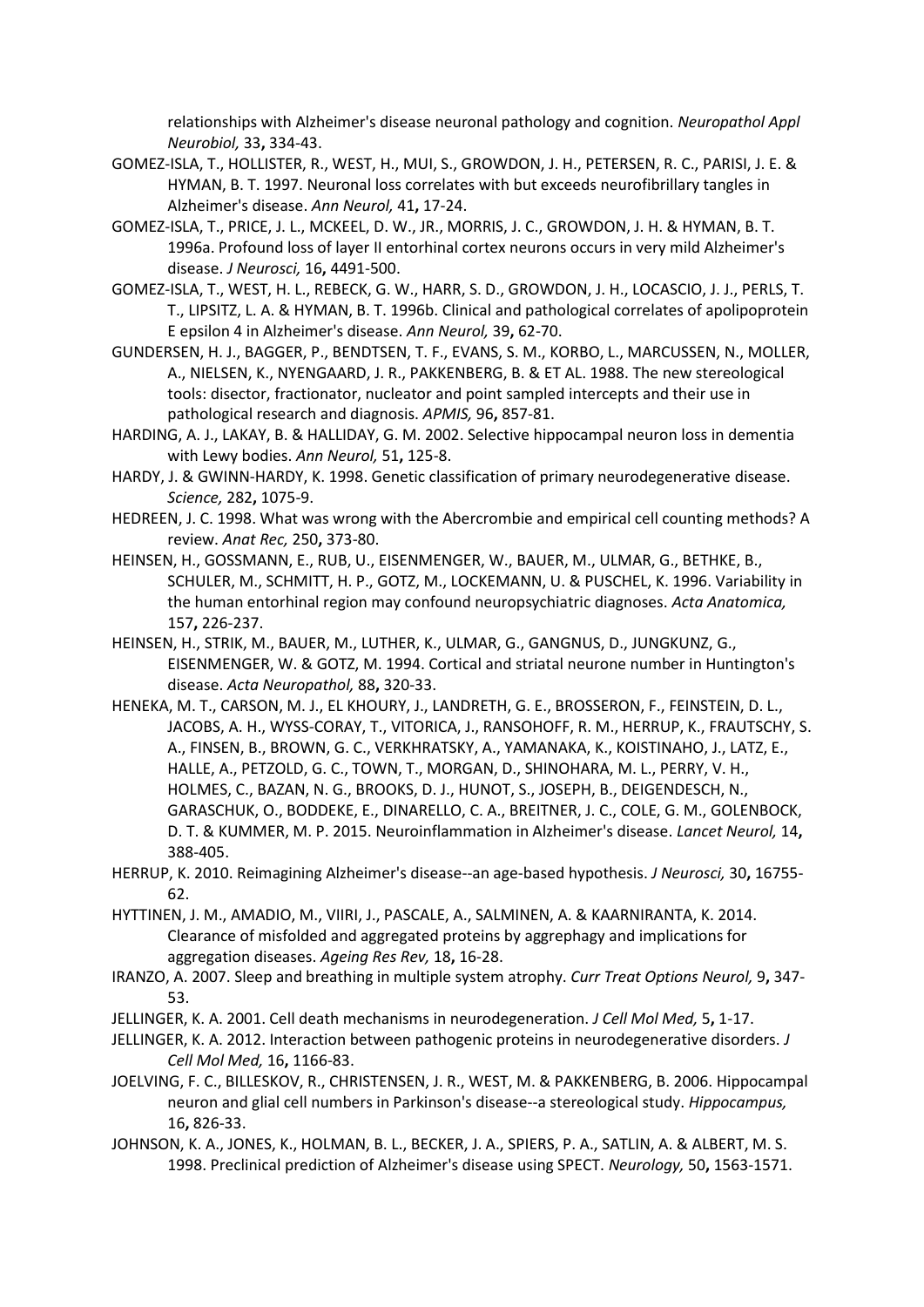- <span id="page-18-5"></span>JORGENSEN, A. M. B., MARNER, L. & PAKKENBERG, B. 2008. No Change in Total Length of White Matter Fibers in Alzheimer's Disease. *Neuroscience,* 157**,** 878-883.
- <span id="page-18-2"></span>JOSEPHS, K. A., MURRAY, M. E., WHITWELL, J. L., PARISI, J. E., PETRUCELLI, L., JACK, C. R., PETERSEN, R. C. & DICKSON, D. W. 2014. Staging TDP-43 pathology in Alzheimer's disease. *Acta Neuropathol,* 127**,** 441-50.
- <span id="page-18-11"></span>KETZLER, S., WEIS, S., HAUG, H. & BUDKA, H. 1990. Loss of neurons in the frontal cortex in AIDS brains. *Acta Neuropathol,* 80**,** 92-4.
- <span id="page-18-9"></span>KIM, E. H., THU, D. C., TIPPETT, L. J., OORSCHOT, D. E., HOGG, V. M., ROXBURGH, R., SYNEK, B. J., WALDVOGEL, H. J. & FAULL, R. L. 2014. Cortical interneuron loss and symptom heterogeneity in Huntington disease. *Ann Neurol,* 75**,** 717-27.
- <span id="page-18-13"></span>KORBO, L. & WEST, M. 2000. No loss of hippocampal neurons in AIDS patients. *Acta Neuropathologica,* 99**,** 529-533.
- <span id="page-18-3"></span>KORDOWER, J. H., CHU, Y., STEBBINS, G. T., DEKOSKY, S. T., COCHRAN, E. J., BENNETT, D. & MUFSON, E. J. 2001. Loss and atrophy of layer II entorhinal cortex neurons in elderly people with mild cognitive impairment. *Ann Neurol,* 49**,** 202-13.
- <span id="page-18-10"></span>MACKENZIE, I. R., NEUMANN, M., BIGIO, E. H., CAIRNS, N. J., ALAFUZOFF, I., KRIL, J., KOVACS, G. G., GHETTI, B., HALLIDAY, G., HOLM, I. E., INCE, P. G., KAMPHORST, W., REVESZ, T., ROZEMULLER, A. J., KUMAR-SINGH, S., AKIYAMA, H., BABORIE, A., SPINA, S., DICKSON, D. W., TROJANOWSKI, J. Q. & MANN, D. M. 2010. Nomenclature and nosology for neuropathologic subtypes of frontotemporal lobar degeneration: an update. *Acta Neuropathol,* 119**,** 1-4.
- <span id="page-18-4"></span>MADERNA, E., CATTANEO, C., CACCIATORE, F., CATANIA, M., DI FEDE, G., TAGLIAVINI, F. & GIACCONE, G. 2015. Divergent cognitive status with the same Braak stage of neurofibrillary pathology: does the pattern of amyloid-beta deposits make the difference? *J Alzheimers Dis,* 43**,** 375-9.
- <span id="page-18-12"></span>MCARTHUR, J. C., HOOVER, D. R., BACELLAR, H., MILLER, E. N., COHEN, B. A., BECKER, J. T., GRAHAM, N. M., MCARTHUR, J. H., SELNES, O. A., JACOBSON, L. P. & ET AL. 1993. Dementia in AIDS patients: incidence and risk factors. Multicenter AIDS Cohort Study. *Neurology,* 43**,** 2245-52.
- <span id="page-18-6"></span>MCKEITH, I. G. 2000. Clinical Lewy body syndromes. *Ann N Y Acad Sci,* 920**,** 1-8.
- <span id="page-18-7"></span>MCKEITH, I. G. 2006. Consensus guidelines for the clinical and pathologic diagnosis of dementia with Lewy bodies (DLB): report of the Consortium on DLB International Workshop. *J Alzheimers Dis,* 9**,** 417-23.
- <span id="page-18-0"></span>MCKEITH, I. G., DICKSON, D. W., LOWE, J., EMRE, M., O'BRIEN, J. T., FELDMAN, H., CUMMINGS, J., DUDA, J. E., LIPPA, C., PERRY, E. K., AARSLAND, D., ARAI, H., BALLARD, C. G., BOEVE, B., BURN, D. J., COSTA, D., DEL SER, T., DUBOIS, B., GALASKO, D., GAUTHIER, S., GOETZ, C. G., GOMEZ-TORTOSA, E., HALLIDAY, G., HANSEN, L. A., HARDY, J., IWATSUBO, T., KALARIA, R. N., KAUFER, D., KENNY, R. A., KORCZYN, A., KOSAKA, K., LEE, V. M., LEES, A., LITVAN, I., LONDOS, E., LOPEZ, O. L., MINOSHIMA, S., MIZUNO, Y., MOLINA, J. A., MUKAETOVA-LADINSKA, E. B., PASQUIER, F., PERRY, R. H., SCHULZ, J. B., TROJANOWSKI, J. Q., YAMADA, M. & CONSORTIUM ON, D. L. B. 2005. Diagnosis and management of dementia with Lewy bodies: third report of the DLB Consortium. *Neurology,* 65**,** 1863-72.
- <span id="page-18-8"></span>MCKEITH, I. G., GALASKO, D., KOSAKA, K., PERRY, E. K., DICKSON, D. W., HANSEN, L. A., SALMON, D. P., LOWE, J., MIRRA, S. S., BYRNE, E. J., LENNOX, G., QUINN, N. P., EDWARDSON, J. A., INCE, P. G., BERGERON, C., BURNS, A., MILLER, B. L., LOVESTONE, S., COLLERTON, D., JANSEN, E. N., BALLARD, C., DE VOS, R. A., WILCOCK, G. K., JELLINGER, K. A. & PERRY, R. H. 1996. Consensus guidelines for the clinical and pathologic diagnosis of dementia with Lewy bodies (DLB): report of the consortium on DLB international workshop. *Neurology,* 47**,** 1113-24.
- <span id="page-18-1"></span>MCKHANN, G. M., KNOPMAN, D. S., CHERTKOW, H., HYMAN, B. T., JACK, C. R., KAWAS, C. H., KLUNK, W. E., KOROSHETZ, W. J., MANLY, J. J., MAYEUX, R., MOHS, R. C., MORRIS, J. C., ROSSOR, M. N., SCHELTENS, P., CARRILLO, M. C., THIES, B., WEINTRAUB, S. & PHELPS, C. H. 2011. The diagnosis of dementia due to Alzheimer's disease: Recommendations from the National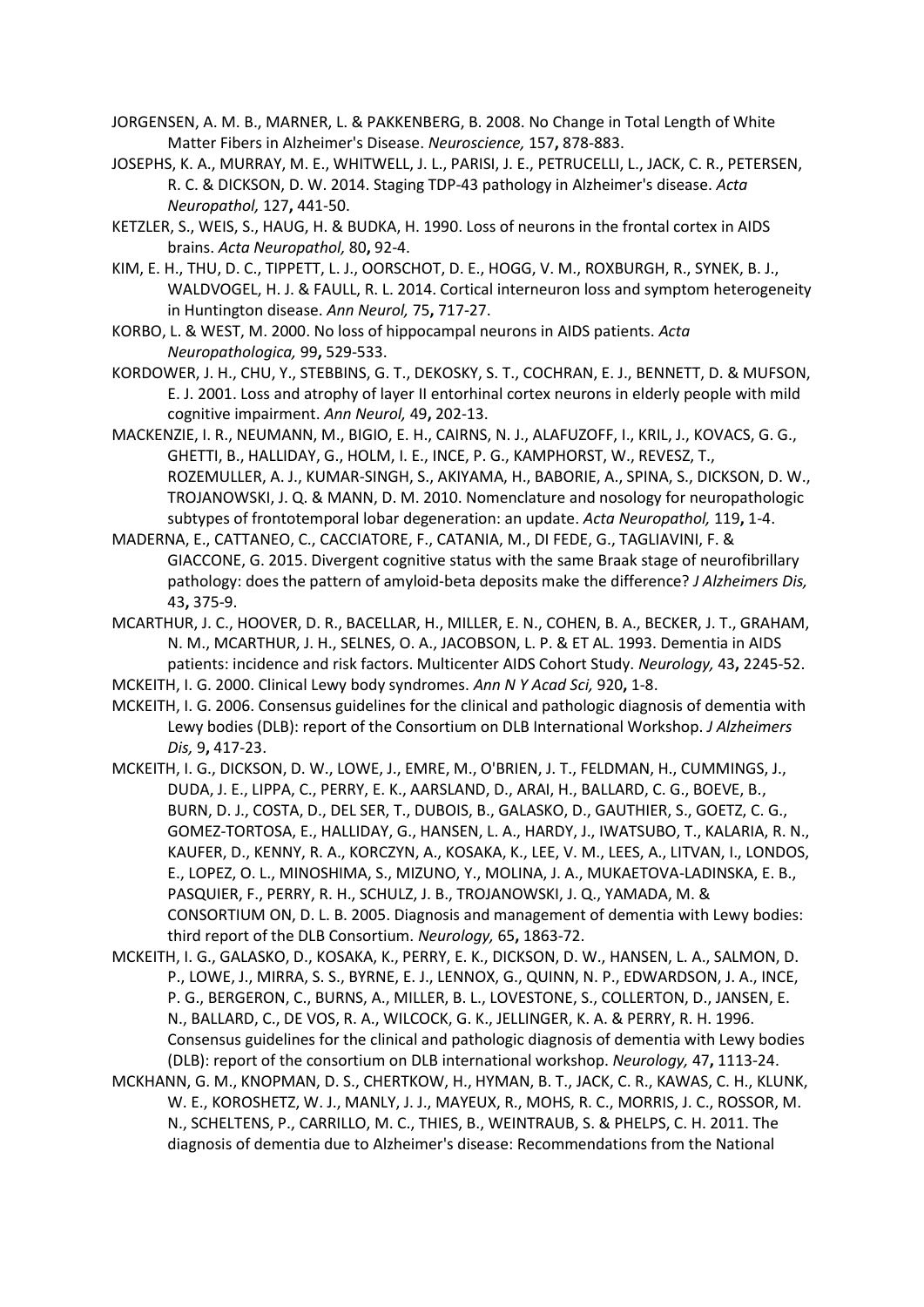Institute on Aging-Alzheimer's Association workgroups on diagnostic guidelines for Alzheimer's disease. *Alzheimers & Dementia,* 7**,** 263-269.

- <span id="page-19-13"></span>METTLER, F. A. 1964. The substantia nigra and parkinsonism. *Trans Am Neurol Assoc,* 89**,** 68-73.
- <span id="page-19-0"></span>MONTINE, T. J., PHELPS, C. H., BEACH, T. G., BIGIO, E. H., CAIRNS, N. J., DICKSON, D. W., DUYCKAERTS, C., FROSCH, M. P., MASLIAH, E., MIRRA, S. S., NELSON, P. T., SCHNEIDER, J. A., THAL, D. R., TROJANOWSKI, J. Q., VINTERS, H. V. & HYMAN, B. T. 2012. National Institute on Aging-Alzheimer's Association guidelines for the neuropathologic assessment of Alzheimer's disease: a practical approach. *Acta Neuropathol,* 123**,** 1-11.
- <span id="page-19-6"></span>MORRIS, J. C. & CUMMINGS, J. 2005. Mild cognitive impairment (MCI) represents early-stage Alzheimer's disease. *J Alzheimers Dis,* 7**,** 235-9; discussion 255-62.
- <span id="page-19-5"></span>MOURITZEN DAM, A. 1979. Shrinkage of the brain during histological procedures with fixation in formaldehyde solutions of different concentrations. *J Hirnforsch,* 20**,** 115-9.
- <span id="page-19-4"></span>MOUTON, P. R., GOKHALE, A. M., WARD, N. L. & WEST, M. J. 2002. Stereological length estimation using spherical probes. *J Microsc,* 206**,** 54-64.
- <span id="page-19-8"></span>MUFSON, E. J., MA, S. Y., COCHRAN, E. J., BENNETT, D. A., BECKETT, L. A., JAFFAR, S., SARAGOVI, H. U. & KORDOWER, J. H. 2000. Loss of nucleus basalis neurons containing trkA immunoreactivity in individuals with mild cognitive impairment and early Alzheimer's disease. *J Comp Neurol,* 427**,** 19-30.
- <span id="page-19-11"></span>MUTCH, W. J., STRUDWICK, A., ROY, S. K. & DOWNIE, A. W. 1986. Parkinson's disease: disability, review, and management. *Br Med J (Clin Res Ed),* 293**,** 675-7.
- <span id="page-19-14"></span>MYERS, R. H., VONSATTEL, J. P., PASKEVICH, P. A., KIELY, D. K., STEVENS, T. J., CUPPLES, L. A., RICHARDSON, E. P., JR. & BIRD, E. D. 1991. Decreased neuronal and increased oligodendroglial densities in Huntington's disease caudate nucleus. *J Neuropathol Exp Neurol,* 50**,** 729-42.
- <span id="page-19-17"></span>NAVIA, B. A., CHO, E. S., PETITO, C. K. & PRICE, R. W. 1986. The AIDS dementia complex: II. Neuropathology. *Ann Neurol,* 19**,** 525-35.
- <span id="page-19-15"></span>NEUMANN, M., RADEMAKERS, R., ROEBER, S., BAKER, M., KRETZSCHMAR, H. A. & MACKENZIE, I. R. 2009. A new subtype of frontotemporal lobar degeneration with FUS pathology. *Brain,* 132**,** 2922-31.
- <span id="page-19-18"></span>OSTER, S., CHRISTOFFERSEN, P., GUNDERSEN, H. J., NIELSEN, J. O., PAKKENBERG, B. & PEDERSEN, C. 1993. Cerebral atrophy in AIDS: a stereological study. *Acta Neuropathol,* 85**,** 617-22.
- <span id="page-19-10"></span>PAKKENBERG, B. & GUNDERSEN, H. J. G. 1997. Neocortical neuron number in humans: Effect of sex and age. *Journal of Comparative Neurology,* 384**,** 312-320.
- <span id="page-19-2"></span>PAKKENBERG, B., MOLLER, A., GUNDERSEN, H. J., MOURITZEN DAM, A. & PAKKENBERG, H. 1991. The absolute number of nerve cells in substantia nigra in normal subjects and in patients with Parkinson's disease estimated with an unbiased stereological method. *J Neurol Neurosurg Psychiatry,* 54**,** 30-3.
- <span id="page-19-12"></span>PEDERSEN, K. M., MARNER, L., PAKKENBERG, H. & PAKKENBERG, B. 2005. No global loss of neocortical neurons in Parkinson's disease: a quantitative stereological study. *Mov Disord,* 20**,** 164-71.
- <span id="page-19-9"></span>PELVIG, D. P., PAKKENBERG, H., REGEUR, L., OSTER, S. & PAKKENBERG, B. 2003. Neocortical glial cell numbers in Alzheimer's disease. *Dement Geriatr Cogn Disord,* 16**,** 212-219.
- <span id="page-19-1"></span>PELVIG, D. P., PAKKENBERG, H., STARK, A. K. & PAKKENBERG, B. 2008. Neocortical glial cell numbers in human brains. *Neurobiol Aging,* 29**,** 1754-62.
- <span id="page-19-7"></span>PERRY, E. K., PERRY, R. H., BLESSED, G. & TOMLINSON, B. E. 1977. Necropsy evidence of central cholinergic deficits in senile dementia. *Lancet,* 1**,** 189.
- <span id="page-19-3"></span>PIGUET, O., PETERSEN, A., YIN KA LAM, B., GABERY, S., MURPHY, K., HODGES, J. R. & HALLIDAY, G. M. 2011. Eating and hypothalamus changes in behavioral-variant frontotemporal dementia. *Ann Neurol,* 69**,** 312-9.
- <span id="page-19-16"></span>PORTEGIES, P. 1994. AIDS dementia complex: a review. *J Acquir Immune Defic Syndr,* 7 Suppl 2**,** S38- 48; discussion S48-9.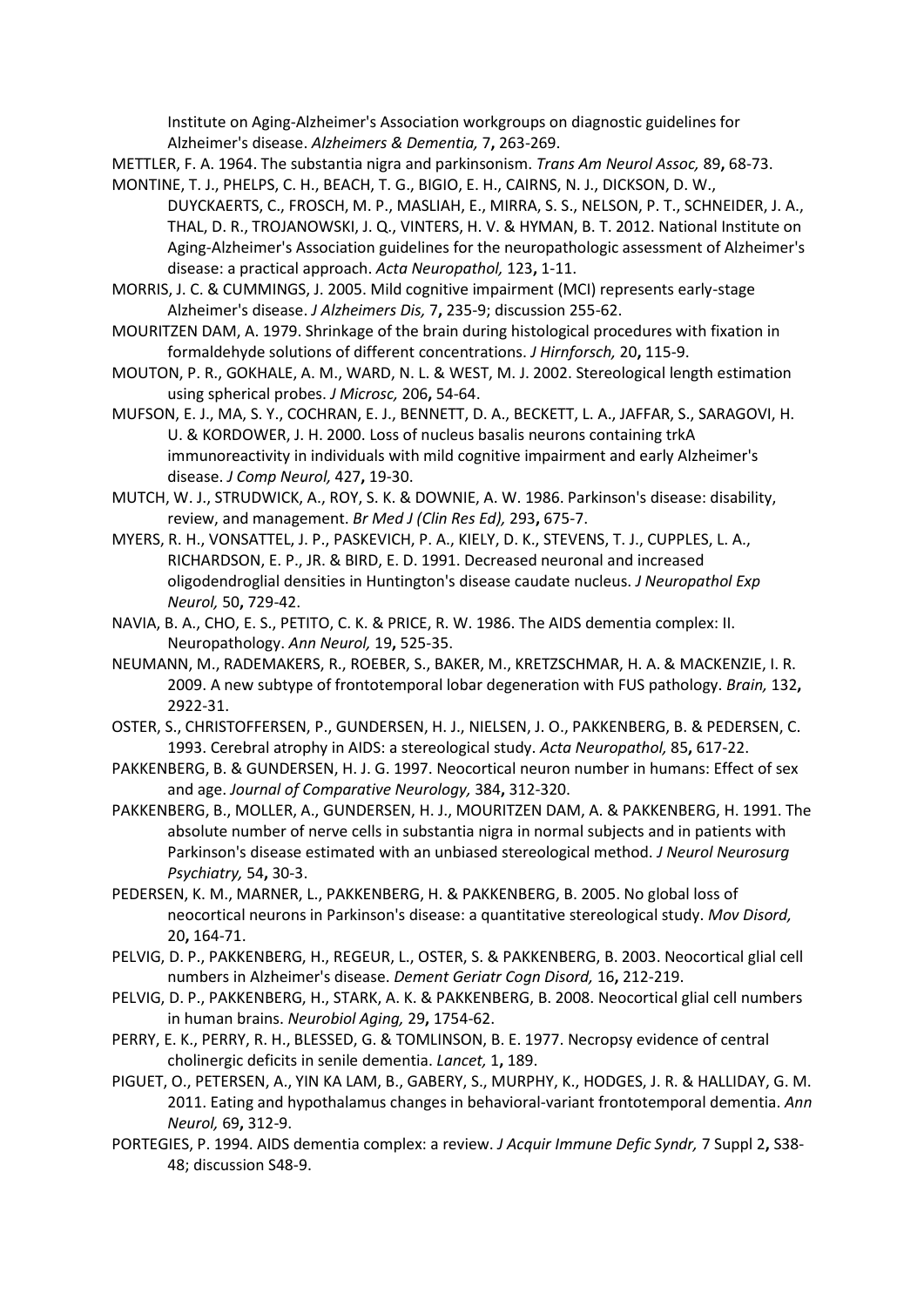<span id="page-20-11"></span>PRESTI, M. F., SCHMEICHEL, A. M., LOW, P. A., PARISI, J. E. & BENARROCH, E. E. 2014. Degeneration of brainstem respiratory neurons in dementia with Lewy bodies. *Sleep,* 37**,** 373-8.

- <span id="page-20-3"></span>PRICE, J. L., MCKEEL, D. W., JR., BUCKLES, V. D., ROE, C. M., XIONG, C., GRUNDMAN, M., HANSEN, L. A., PETERSEN, R. C., PARISI, J. E., DICKSON, D. W., SMITH, C. D., DAVIS, D. G., SCHMITT, F. A., MARKESBERY, W. R., KAYE, J., KURLAN, R., HULETTE, C., KURLAND, B. F., HIGDON, R., KUKULL, W. & MORRIS, J. C. 2009. Neuropathology of nondemented aging: presumptive evidence for preclinical Alzheimer disease. *Neurobiol Aging,* 30**,** 1026-36.
- <span id="page-20-5"></span>REGEUR, L. 2000. Increasing loss of brain tissue with increasing dementia: a stereological study of post-mortem brains from elderly females. *Eur J Neurol,* 7**,** 47-54.
- <span id="page-20-2"></span>REITZ, C. & MAYEUX, R. 2014. Alzheimer disease: epidemiology, diagnostic criteria, risk factors and biomarkers. *Biochem Pharmacol,* 88**,** 640-51.
- <span id="page-20-6"></span>RIGAUD, A. S., TRAYKOV, L., CAPUTO, L., COSTE, J., LATOUR, F., COUDERC, R., MOULIN, F., BOLLER, F. & FORETTE, F. 1999. The apolipoprotein E epsilon 4 allele: Association with Alzheimer's disease and depression in elderly patients. *Neurology,* 52**,** A320-A321.
- <span id="page-20-10"></span>ROSSLER, M., ZARSKI, R., BOHL, J. & OHM, T. G. 2002. Stage-dependent and sector-specific neuronal loss in hippocampus during Alzheimer's disease. *Acta Neuropathol,* 103**,** 363-9.
- <span id="page-20-9"></span>ROWE, C. C., NG, S., ACKERMANN, U., GONG, S. J., PIKE, K., SAVAGE, G., COWIE, T. F., DICKINSON, K. L., MARUFF, P., DARBY, D., SMITH, C., WOODWARD, M., MERORY, J., TOCHON-DANGUY, H., O'KEEFE, G., KLUNK, W. E., MATHIS, C. A., PRICE, J. C., MASTERS, C. L. & VILLEMAGNE, V. L. 2007. Imaging beta-amyloid burden in aging and dementia. *Neurology,* 68**,** 1718-25.
- <span id="page-20-13"></span>RUB, U., HENTSCHEL, M., STRATMANN, K., BRUNT, E., HEINSEN, H., SEIDEL, K., BOUZROU, M., AUBURGER, G., PAULSON, H., VONSATTEL, J. P., LANGE, H., KORF, H. W. & DEN DUNNEN, W. 2014. Huntington's disease (HD): degeneration of select nuclei, widespread occurrence of neuronal nuclear and axonal inclusions in the brainstem. *Brain Pathology,* 24**,** 247-60.
- <span id="page-20-12"></span>RUB, U., HOCHE, F., BRUNT, E. R., HEINSEN, H., SEIDEL, K., DEL TURCO, D., PAULSON, H. L., BOHL, J., VON GALL, C., VONSATTEL, J. P., KORF, H. W. & DEN DUNNEN, W. F. 2013. Degeneration of the cerebellum in Huntington's disease (HD): possible relevance for the clinical picture and potential gateway to pathological mechanisms of the disease process. *Brain Pathology,* 23**,** 165-77.
- <span id="page-20-15"></span>SA, M. J., MADEIRA, M. D., RUELA, C., VOLK, B., MOTA-MIRANDA, A., LECOUR, H., GONCALVES, V. & PAULA-BARBOSA, M. M. 2000. AIDS does not alter the total number of neurons in the hippocampal formation but induces cell atrophy: a stereological study. *Acta Neuropathol,* 99**,** 643-53.
- <span id="page-20-7"></span>SCHEFF, S. W. & PRICE, D. A. 2006. Alzheimer's disease-related alterations in synaptic density: Neocortex and hippocampus. *Journal of Alzheimers Disease,* 9**,** 101-115.
- <span id="page-20-8"></span>SCHEFF, S. W., PRICE, D. A., ANSARI, M. A., ROBERTS, K. N., SCHMITT, F. A., IKONOMOVIC, M. D. & MUFSON, E. J. 2015. Synaptic change in the posterior cingulate gyrus in the progression of Alzheimer's disease. *J Alzheimers Dis,* 43**,** 1073-90.
- <span id="page-20-0"></span>SCHEFF, S. W., PRICE, D. A., SCHMITT, F. A., ROBERTS, K. N., IKONOMOVIC, M. D. & MUFSON, E. J. 2013. Synapse stability in the precuneus early in the progression of Alzheimer's disease. *J Alzheimers Dis,* 35**,** 599-609.
- <span id="page-20-1"></span>SCHEFF, S. W., PRICE, D. A., SCHMITT, F. A., SCHEFF, M. A. & MUFSON, E. J. 2011. Synaptic loss in the inferior temporal gyrus in mild cognitive impairment and Alzheimer's disease. *J Alzheimers Dis,* 24**,** 547-57.
- <span id="page-20-4"></span>SCHNEIDER, J. A., AGGARWAL, N. T., BARNES, L., BOYLE, P. & BENNETT, D. A. 2009. The neuropathology of older persons with and without dementia from community versus clinic cohorts. *J Alzheimers Dis,* 18**,** 691-701.
- <span id="page-20-14"></span>SEELAAR, H., SCHELHAAS, H. J., AZMANI, A., KUSTERS, B., ROSSO, S., MAJOOR-KRAKAUER, D., DE RIJK, M. C., RIZZU, P., TEN BRUMMELHUIS, M., VAN DOORN, P. A., KAMPHORST, W., WILLEMSEN, R. & VAN SWIETEN, J. C. 2007. TDP-43 pathology in familial frontotemporal dementia and motor neuron disease without Progranulin mutations. *Brain,* 130**,** 1375-85.